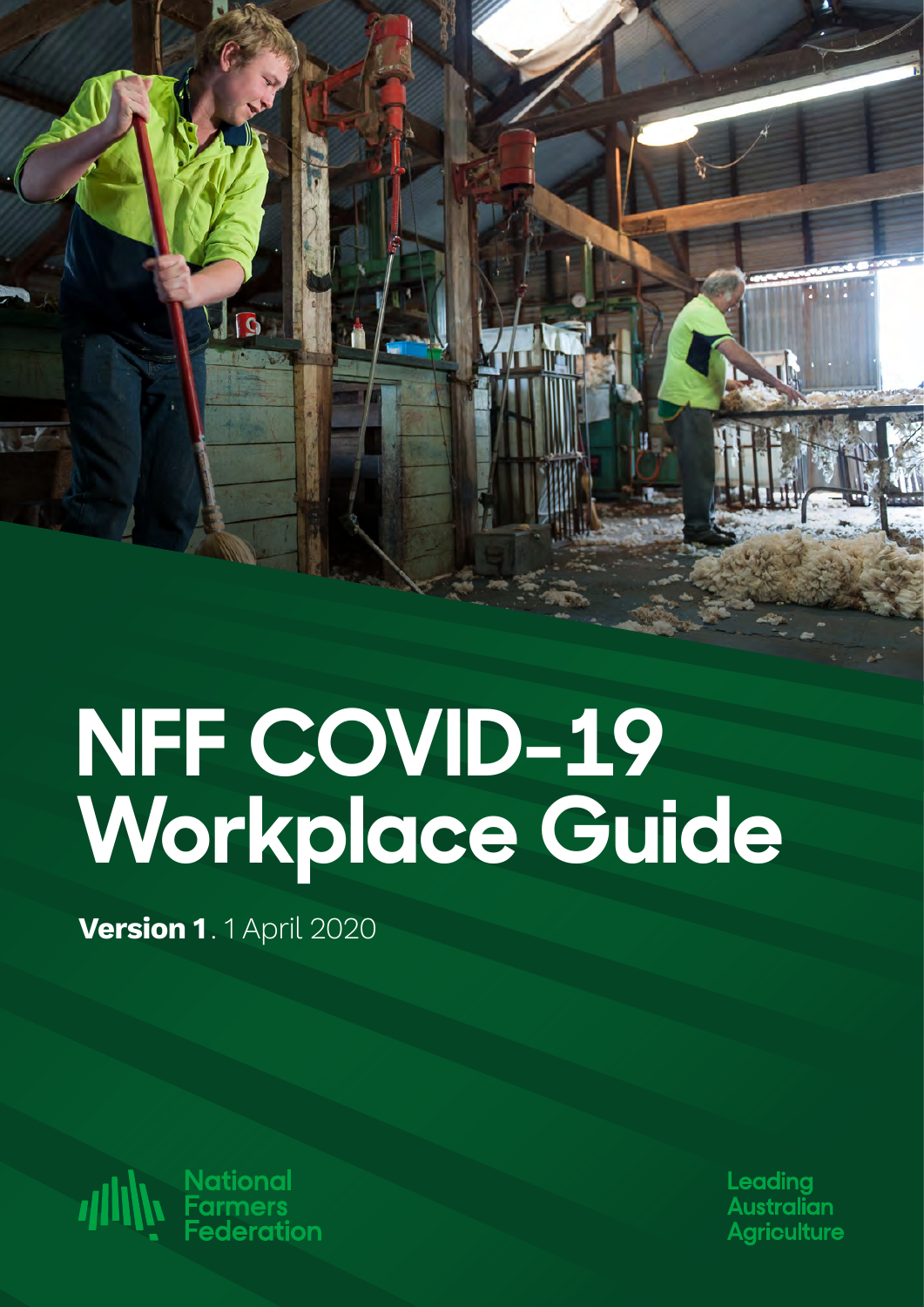# **Contents**

| <b>Introduction</b>                            | 1                       |
|------------------------------------------------|-------------------------|
| <b>General Overview</b>                        | $\overline{\mathbf{2}}$ |
| Infection                                      | $\overline{2}$          |
| Symptoms                                       | $\overline{a}$          |
| Length of time surfaces remain infectious      | $\overline{2}$          |
|                                                |                         |
| <b>General Practices</b>                       | 3                       |
| Good Hygiene                                   | 3                       |
| Social Distancing                              | 3                       |
| <b>Access to Labour and Workforce Planning</b> | 4                       |
| Generally                                      | $\overline{4}$          |
| Travel and Border Arrangements                 | $\overline{4}$          |
| Protocols – Managing Risks                     | 5                       |
| Posed by itinerant Workers                     |                         |
| Accommodation                                  | 6                       |
| <b>Financial Support Packages</b>              | 6                       |

| <b>Workplace Health and Safety Obligations</b>  | 7              |
|-------------------------------------------------|----------------|
| Staff Management and General Principles         | $\overline{7}$ |
| What to do in case of a suspected exposure      | 9              |
| <b>Industrial Relations</b>                     | 10             |
| Generally                                       | 10             |
| <b>Giving Directions</b>                        | 10             |
| Leave Entitlements                              | 11             |
| <b>Workers Compensation</b>                     | 11             |
| <b>Stand Down</b>                               | 12             |
| Reducing hours and changing operations          | 12             |
| <b>Ending Employment</b>                        | 13             |
| <b>Useful Links</b>                             | 14             |
| State and Regional Links                        | 14             |
| Agricultural & Commodity Links and Resources 14 |                |
| <b>Annexes</b>                                  | 15             |
| Annex <sub>1</sub>                              |                |
| <b>COVID-19 Personal Disclosure Statement</b>   | 15             |
| <b>NFF Member Organisations</b>                 | 16             |

**Control** 

**NFF COVID-19 Workplace Guide** / **Version 1.** 1 April 2020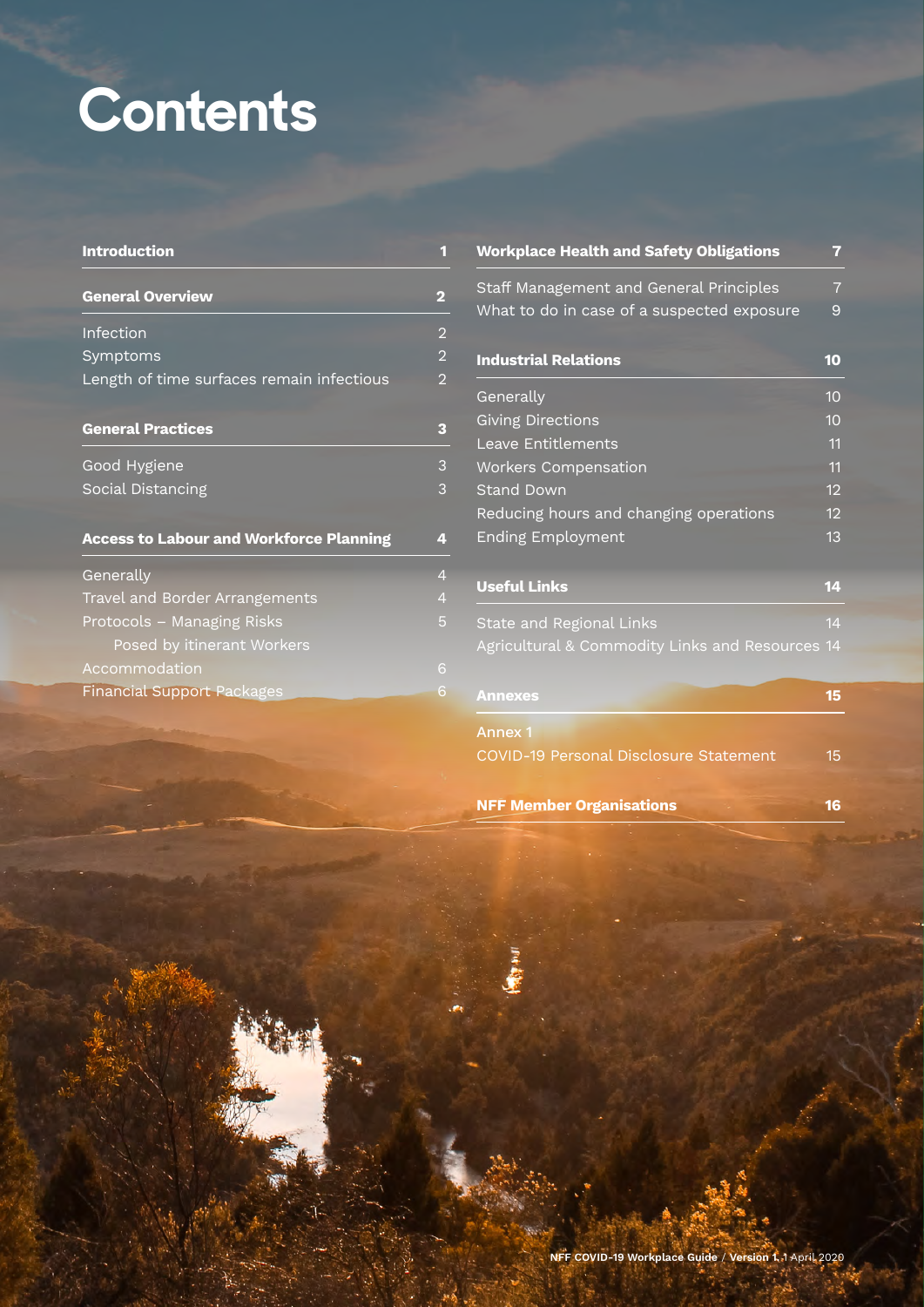### **Introduction**

The Australian agriculture industry faces a complex and dynamic challenge as the impacts of the COVID-19 (coronavirus) pandemic continue to unfold across Australia. This guide contains basic advice on managing the impact on farming workplaces, including relevant work health and safety and industrial relations considerations. It is intended to facilitate thinking and decision making about jobs and the health and safety of people on farm, including family and workers, and ongoing job and business security and continuity.

However, the document is by no means comprehensive, and while every effort has been made to ensure its accuracy, it is only intended to provide high level guidance and assistance of a very general nature. It is not legal advice and it certainly does not constitute mandatory directions. Furthermore, it's not tailored to the needs of individual farms, and given the rate at which the COVID-19 crisis is developing, may be quickly out of date. No responsibility will be taken if you rely on it to your detriment. Furthermore, care must be taken to follow the directives and recommendations of public health officials.

There is a wealth of guidance on the virus and the developing situation, starting at:

- the Department of Health website <u>here</u>';
- the World Health Organisation (WHO) website <u>here</u>?;
- Safe Work Australia website <u>here</u>3;
- $\cdot$  The Fair Work Ombudsman website [here](https://coronavirus.fairwork.gov.au/)<sup>4</sup>;
- Department of Home Affairs website <u>here</u><sup>5</sup>.

In addition, specific requirements tend to vary from state to state. Links to the state WHS regulators are [here](https://www.safeworkaustralia.gov.au/covid-19-information-workplaces/other-whs-and-workers-compensation-resources)<sup>6</sup> and links to the states' websites which contain their public health directions and important information are at the end of the document. Although we have consolidated a lot of the existing advice and apply it to farming contexts, the best practice or if you need more information will be to review the source materials.

It also bears saying that, in addition to those authorities, there is a wealth of information being developed by different organisations. While we have attempted to synthesise a lot of that work here, one of our biggest concerns at present is that messages may be confused or contradictory. If anything in this guide conflicts with something you have read or been told elsewhere, then please let us know. You can reach us [here](nff.org.au/contact-us/)<sup>7</sup>.

Finally, this advice was last updated on **1 April 2020** but as this crisis changes on a very frequent basis it may have to be updated regularly and you are encouraged to confirm you are reviewing the most recent edition.

<sup>1</sup> <www.health.gov.au/health-topics/novel-coronavirus-2019-ncov>

<sup>2</sup> <www.who.int/emergencies/diseases/novel-coronavirus-2019/advice-for-public>

<sup>3</sup> <www.safeworkaustralia.gov.au/coronavirus-covid-19>

<sup>4</sup> [coronavirus.fairwork.gov.a](https://coronavirus.fairwork.gov.au/)u

<sup>5</sup> <www.homeaffairs.gov.au/news-media/current-alerts/novel-coronavirus>

<sup>6</sup> <www.safeworkaustralia.gov.au/covid-19-information-workplaces/other-whs-and-workers-compensation-resources>

<sup>7</sup> [nff.org.au/contact-us](nff.org.au/contact-us/)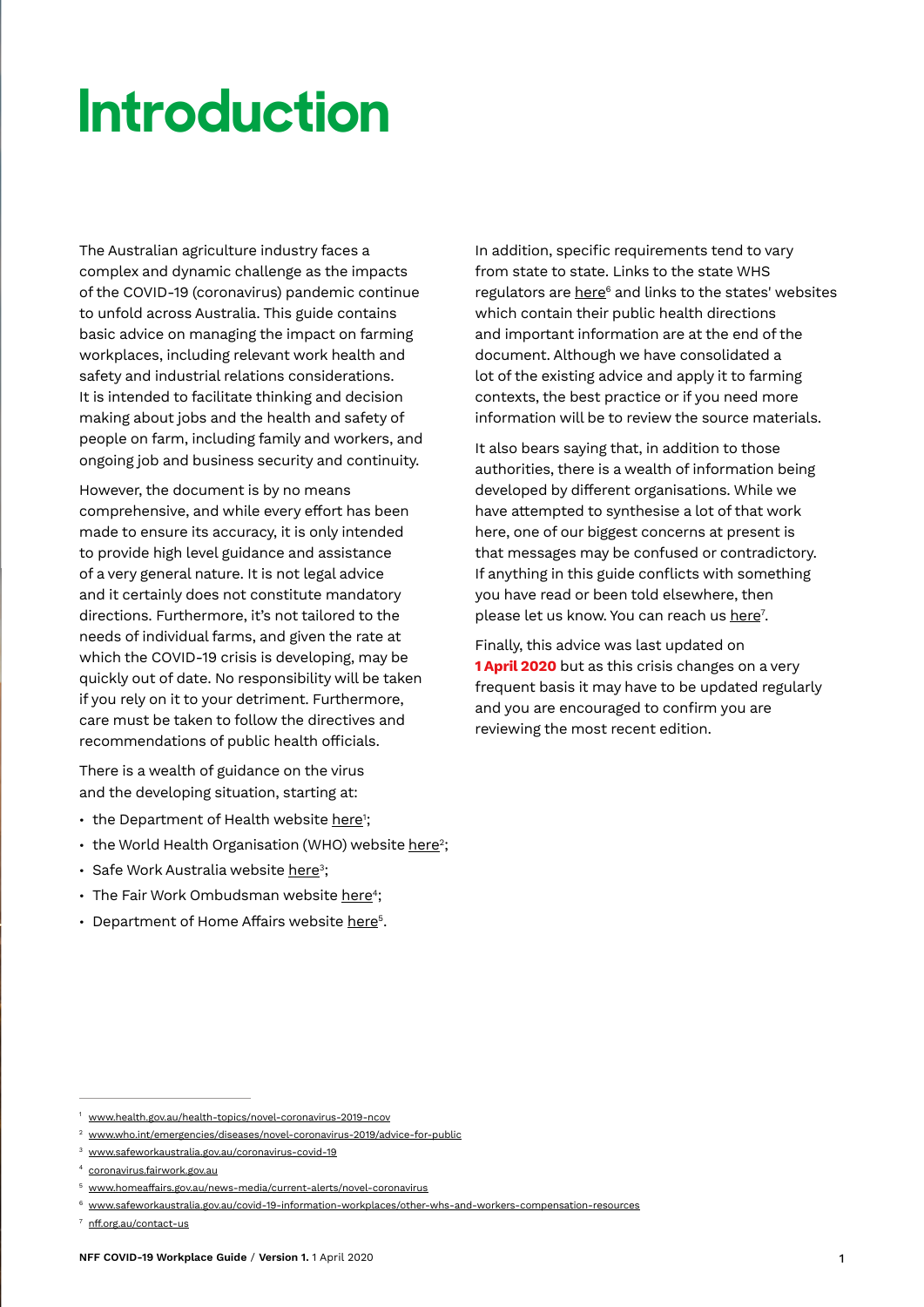# **General Overview**

**As a new disease, there is presently no immunity to COVID-19 in the community. As such, infection spreads very quickly. Those most at risk include people who have compromised immune systems or chronic illnesses, the elderly, and the very young.**

#### **Infection**

According to the Department of Health, the virus is spread from 'person-to-person' contact through:

- Close contact with an infectious person (including in the 24 hours before they start showing symptoms);
- Contact with droplets from an infected person's cough or sneeze; and
- Touching objects or surfaces that have cough or sneeze droplets from an infected person and then touching your mouth or face.

#### **Symptoms**

The symptoms of COVID-19 can range from mild illness to fatal pneumonia and include fever, coughing, sore throat, fatigue, and shortness of breath. The government has generated an on-line tool for checking symptoms [here](https://www.health.gov.au/resources/apps-and-tools/healthdirect-coronavirus-covid-19-symptom-checker)<sup>8</sup>.

#### **Length of time surfaces remain infectious**

The current understanding is that COVID-19 can survive on any hard surface for a few hours. This will include both the skin of fruit and vegetables and packaging materials. However, it does not survive (for longer) on animal or vegetable matter.

The NSW Food Authority has published detailed advice on food safety and COVID-19 here<sup>9</sup>.

<sup>&</sup>lt;sup>8</sup> <www.health.gov.au/resources/apps-and-tools/healthdirect-coronavirus-covid-19-symptom-checker>

<sup>9</sup> <www.foodauthority.nsw.gov.au/help/covid-19-advice-for-businesses>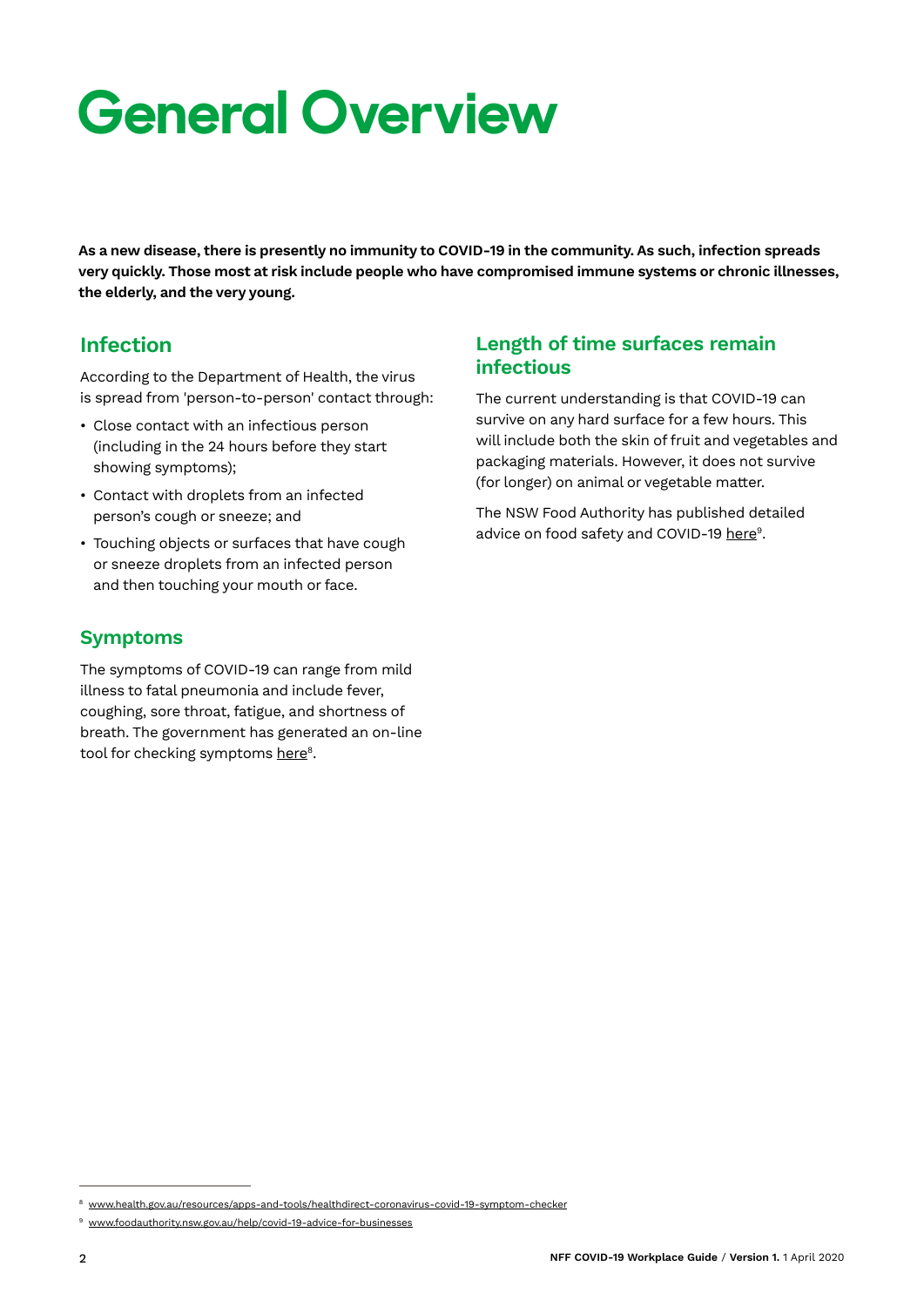# **General Practices**

Although the information and advice which governments are giving about social practices are applicable at all times throughout this crisis, it is especially relevant at workplaces. Managers, supervisors and persons conducting a business or undertaking should ensure staff are aware and practising both.

The critical steps to minimising both the risk of getting infected and infecting others are:

- 1. Good hygiene; and
- 2. Social distancing.

The federal government has generated a number of flyers and posters covering relevant information which can be found [here](https://www.health.gov.au/resources/collections/coronavirus-covid-19-campaign-resources)<sup>10</sup>.

Naturally if a staff member develops symptoms of COVID-19 then they should immediately self-isolate and seek medical advice from a doctor, emergency department, or from healthdirect<sup>11</sup>.

#### **Good Hygiene**

Although good hygiene is obviously always important, it is particularly critical while the COVID-19 virus remains a real and significant risk.

#### Good hygiene includes:

- Washing hands often with soap and water particularly before and after eating or using the toilet;
- Using an alcohol-based hand sanitizer
- Cover the mouth when coughing or sneezing; generally, it's advised to cover with a tissue or elbow (for obvious reasons hands are not a good option)
- Dispose of a used tissue immediately and safely (in a bin).
- Avoid touching eyes, ears or mouth.
- Regularly cleaning and disinfecting frequently used objects (like phones and tools) and hard surfaces (like benches and doorknobs)
- Avoiding shared/ing food (e.g. communal bowls of chips).

#### **Social Distancing**

The basic rule is that you should **always** maintain 1.5 metres (approximately two arms-lengths) from anyone else. This applies at all times, including at work and while traveling. Furthermore, quarantine yourself if you have good reason to suspect that you have been exposed to the virus, and eliminate or minimise activities which may increase your risk of contracting or spreading COVID-19. For example:

- Minimising which also means, to the extent possible, eliminating — direct and indirect contact with anyone else such as shaking hands or sharing tools;
- Avoiding 'hotspots' (such as locations and institutions known to have an occurrence of contagion) and large gatherings;
- Monitoring the health and safety of yourself and others for signs and symptoms of COVID-19 (described above);
- If you see or suspect symptoms in someone else (whether in the workplace or otherwise), keep a safe distance and notify a manager or supervisor;
- If you suspect symptoms in yourself or anyone you have had contact with then immediately isolate yourself and notify a manager or supervisor and seek medical advice.

With the introduction of stage 3 restrictions from midnight on 30 March 2020, no more than 2 people may congregate at any one place.

#### **One frequently asked question**

#### **How does social distancing apply in vehicles?**

For example, when workers are being bused to/from the worksite. The position would not vary from that which applies at the workplace generally. Ideally, no more than 2 people in the vehicle. Otherwise, maintain adequate distance between passengers, use any other reasonable measures (such as PPE) to minimise the risk of exposure, and if in doubt contact the WHS regulators for guidance. And, of course, if there is a real chance one of the passengers may be infectious, they should not be allowed in the vehicle and should be quarantined immediately.

<sup>10</sup> [www.health.gov.au/resources/collections/coronavirus-covid-19-campaign-resources](https://www.healthdirect.gov.au/)

<sup>&</sup>lt;sup>11</sup> [At 1800 022 222 see also www.healthdirect.gov.au](https://www.healthdirect.gov.au/)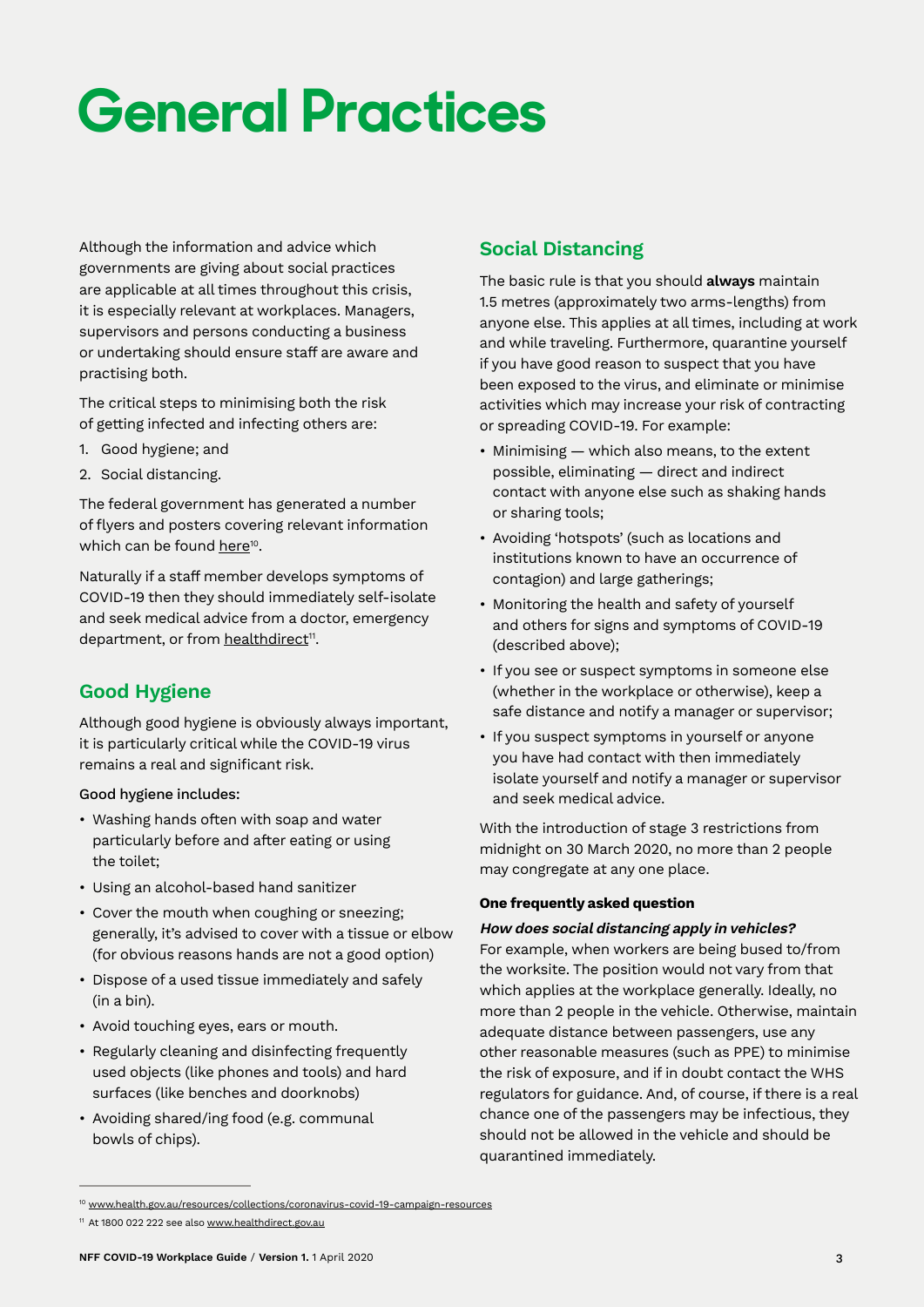### **Access to Labour and Workforce Planning**

#### **Generally**

One of the biggest impacts on farming business of COVID-19 pandemic will be access to labour.

Obviously, like all workplaces, farms will have to manage occasions on which staff cannot attend work because of quarantine requirements or because they develop COVID-19. We will cover some of the industrial relations implications below.

On a practical level, however, farms should develop contingency arrangements for the possibility — or likelihood — that staff may be unable to work as a result of the crisis. For isolated rural farms this could be a significant issue but establishing contact with job placement agencies and (legitimate) labour hire providers that can provide workers with the right skills would be a good first step.

Lists of labour hire providers which are licensed under state schemes are [here](https://ols.oir.qld.gov.au/licence-register/search/)<sup>12</sup> (VIC), here<sup>13</sup> (OLD), and  $here<sup>14</sup>$  (SA). There are a number of job placement agencies who can link you with prospective employees, but the Harvest Labour Services providers (here<sup>15</sup>) and the WA government's Jobs in Food and Ag ( $here<sup>16</sup>$ ) are good places to start. Services such as Farm Ready Hub (here<sup>17</sup>) are also good resources, and state farming and commodity bodies may also be able to assist.

#### **Travel and Border Arrangements**

We are expecting government to make an announcement which will enable farms who need workers to link with workers looking for jobs (and vice-versa). We fully expect that the [governments](https://www.interstatequarantine.org.au/state-and-territory-border-closures/)<sup>18</sup> will maintain the view that food and fibre production are 'essential services' and so do not need to be shut down during the crisis. However, we may be more significantly affected by the closure of state and national border closures and restrictions on people movement than other industries.

#### At the time of writing:

- 1. State borders are generally open for people traveling for farm work, but there are restrictions. Those restrictions will vary from state to state and you can check the specifics [here](https://www.interstatequarantine.org.au/state-and-territory-border-closures/)<sup>19</sup>, but as a general statement the worker should have proof that they are traveling for farm work — that is, a declaration from the farm employer — and that the employer has a COVID-19 management plan. They may also need to apply for a specific exemption or permit.
- 2. The national borders are closed to all travel, including international migrants who would otherwise have the right to work on farms such as backpackers and seasonal worker program workers.
- 3. The government has yet to make a final decision on the fate of international migrants in Australia whose visas expire while borders (both Australian and International) remain closed. For obvious reasons, they may wish to remain in Australia, and given no other workers are incoming it is our view that they must be permitted.

The present advice is that the government will be flexible in granting bridging visas in individual cases. However, we maintain our call (with those of other industries) for a general extension of all visas. More information can be found [here](https://covid19.homeaffairs.gov.au/) $20$ .

- <sup>13</sup> [ols.oir.qld.gov.au/licence-register/search](https://ols.oir.qld.gov.au/licence-register/search/)
- <sup>14</sup> [secure.cbs.sa.gov.au/OccLicPubReg/index.php](https://secure.cbs.sa.gov.au/OccLicPubReg/index.php)
- <sup>15</sup> [jobsearch.gov.au/serviceproviders/search](https://jobsearch.gov.au/serviceproviders/search?ProviderType=HLS5&ExactWord=false)

<sup>12</sup> [register.labourhireauthority.vic.gov.au](https://register.labourhireauthority.vic.gov.au/LhSearch/PerformSearch?TotalCount=0&Page=1&PageSize=20&SearchResultsVM=System.Collections.Generic.List%601%5BCav.Gem.PublicRegisterSearch.DomainEntities.LhSearchResult%5D&SearchBy=Name&SoundsLike=False#_ga=2.25242293.92400721.1585454446-571499659.1585454446)

<sup>16</sup> [www.jobsinwafoodandag.com](https://www.jobsinwafoodandag.com/)

<sup>17</sup> [farmreadyhub.com](https://farmreadyhub.com/)

<sup>&</sup>lt;sup>18</sup> Although there is a general misunderstanding that this is a decision of the Federal Government, it is actually a decision of state governments so rules and criteria may vary from judication to jurisdiction

<sup>&</sup>lt;sup>19</sup> [www.interstatequarantine.org.au/state-and-territory-border-closures](https://www.interstatequarantine.org.au/state-and-territory-border-closures/)

<sup>20</sup> [covid19.homeaffairs.gov.au](https://covid19.homeaffairs.gov.au/)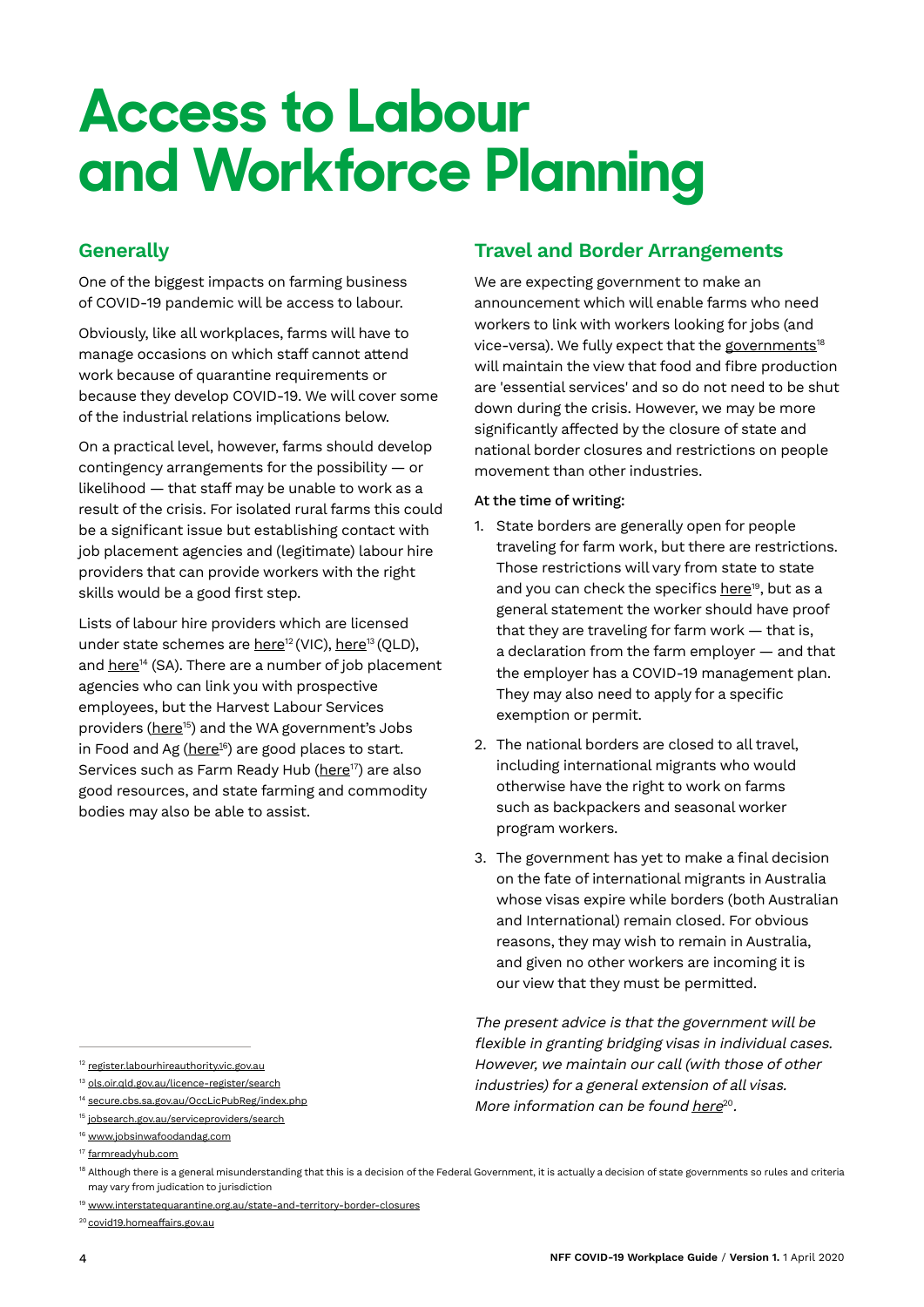### **Access to Labour and Workforce Planning**

#### **Protocols – Managing Risks Posed by Itinerant Workers**

We will address workplace health and safety more broadly below. However, it is imperative that every farm that engages itinerant workers, such as backpackers during harvest, have very solid protocols in place to manage risk and that those protocols are strictly observed.

The following **10 Steps** are of general application when engaging Itinerant workers. Without more we would strongly urge you to follow them.

1. Always know where both new and current workers have been for the previous 14 days, including where they are living and, at least generally, who they have been associating with.

The declaration/checklist (see point 4 below) will address this requirement.

Although it may seem slightly invasive, in the current crisis any worker should expect their employer to ask these questions and provided you maintain their privacy it should not present an issue.

2. Ensure that any new worker with no prior exposure to your workforce observes a 14-day isolation period prior to commencing work.

New workers can be isolated on the farm if they observe social distancing requirements within the farm gate and do not share accommodation with other workers.

The authorities are aware of the issue of paying for expenses such as food and accommodation whilst the worker is isolated but at present the hard truth is that the worker must find a way to cover it themselves.

3. Ask new/potential workers to share accommodation with the others in their work team — especially if you can provide it for them so long as they do not mix with existing workers.

If you've already got workers on farm they must not share accommodation with new workers. You are entitled to give priority to applicants who can demonstrate a willingness to observe that request.

4. Before each shift, obtain a declaration covering movements and potential exposure (such as the checklist at the end of this guide) and retain it as a workplace record.

Although this may be tedious, it will not only allow you to plan and prepare, it may also influence the employees' behaviour while away from work.

- 5. Hold a toolbox talk before each shift explaining social distancing and hygiene requirements, and the other protocols you have put in place.
- 6. Adopt and/or change work practices and procedures to reflect current circumstance and enable workers to observe hygiene and social distancing requirements while working.

Appropriate protocol will vary from farm to farm, but consider limiting staff to essential duties, staggering shifts, and ensure cleaning and disinfectant facilities are available and used before, during and after each shift.

- 7. Ensure you know where your staff are at all times, ideally keeping good records of where and what they are doing
- 8. If any workers demonstrate any symptoms follow the steps at page 12:
	- a. Immediately isolate the suspected infectious person and direct them to be tested for the virus;
	- b. Identify and immediately isolate anyone who the infectious person may have contacted and direct them to be tested for the virus;
	- c. Thoroughly clean and disinfect any places or things which were in contact with the persons and the people that he/she contacted;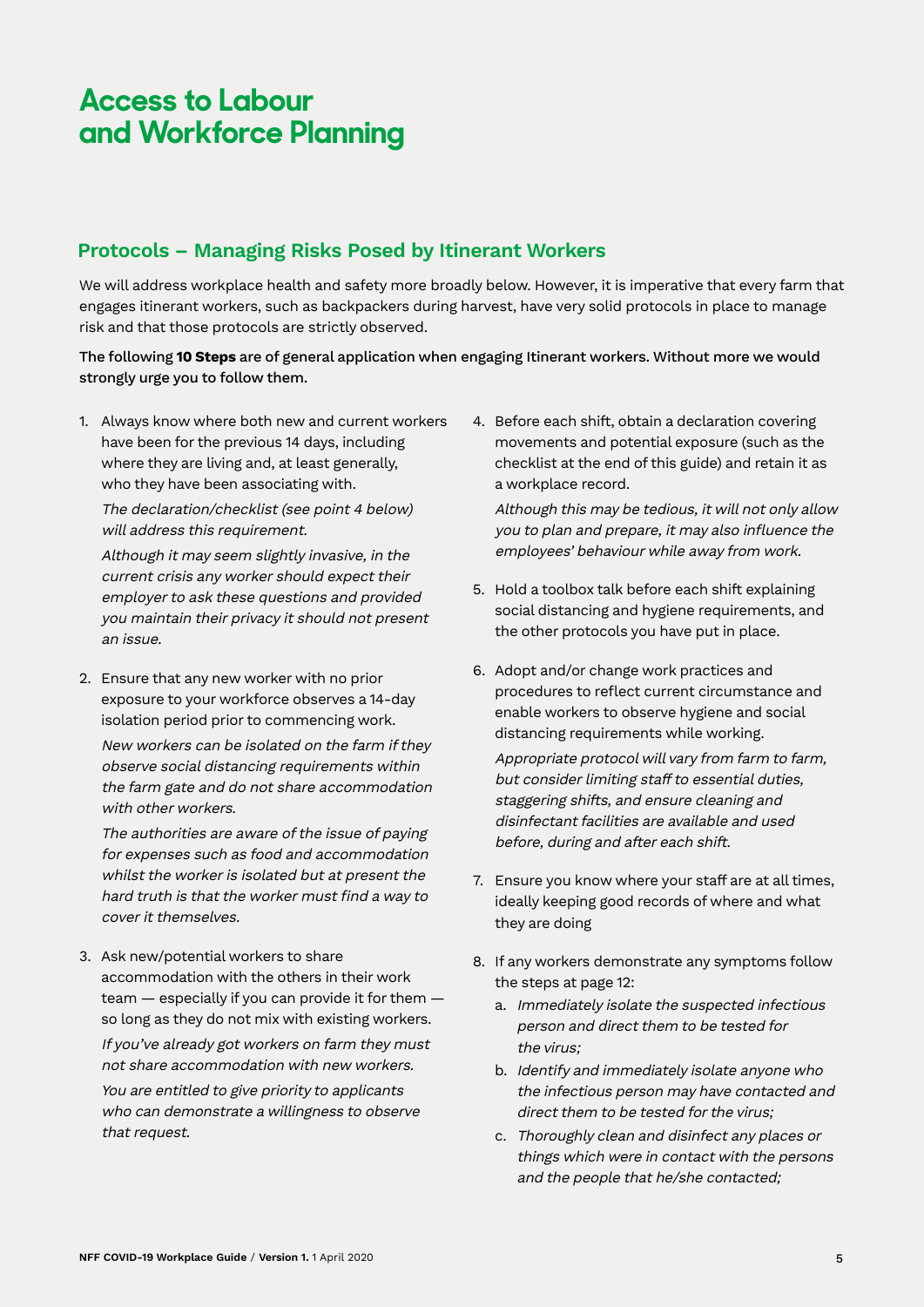### **Access to Labour and Workforce Planning**

- d. Contact your local WHS regulator for further advice. Provided that you have followed the advice of reliable sources then you shouldn't need to be concerned that the regulator will penalise you.
- 9. Advise workers that they will be subject to appropriate disciplinary action where they violate the protocols you put in place.

For example, if they provide misleading information on declarations or disobeying social distancing requirements.

10. Report any workers who are violating social distancing and isolation requirements to the WHS regulator, police, local councils, or other appropriate authorities and consider appropriate disciplinary action.

Please bear in mind, however, you may need to tailor these steps to your worksite and industry, and they must be subject to any changes in rule or directions given by state and federal governments. Links to each of the authorities is at the end of this document.

#### **Accommodation**

If you provide accommodation to your staff during the pandemic there will be a few basic tenets which you should observe:

- The principles relating to social practices, especially hygiene and social distancing, continue to apply.
- Obviously, the premises should be thoroughly cleaned and disinfected before the worker arrives, after they leave, and as regularly as possible during their stay.
- To quarantine the risk of infection, staff who work in teams should be housed and travel within the same teams.
- You may be obliged to comply with any governmental requirements which are issued to commercial accommodation providers.<sup>21</sup>
- In most jurisdictions WHS obligations extend to accommodation which is provided by employers<sup>22</sup> so the principles discussed below would also apply.

Of course, encouraging staff to live with the teams they work in is best practice and you should consider facilitating it the extent that you can when, for example, considering shifts.

#### **Financial Support Packages**

The government has announced a number of changes to taxation and social security arrangements that will help keep businesses continue employing their staff and will help those who are displaced from work.

- The stimulus packages which provide assistance to business are described <u>here.</u><sup>23</sup>
- The packages which are available to help displaced worker are [here.](https://www.servicesaustralia.gov.au/individuals/subjects/affected-coronavirus-covid-19)<sup>24</sup>
- Information tailored to the needs of farm businesses can be found on Farmhub <u>here</u>.<sup>25</sup>

<sup>21</sup> We are not aware of any specifically relating to the provision of accommodation but will update this guide if/when we do.  $22$  s 19(4) of the harmonized Work Health and Safety legislation

<sup>23</sup> [www.business.gov.au/Risk-management/Emergency-management/Coronavirus-information-and-support-for-business](https://www.business.gov.au/Risk-management/Emergency-management/Coronavirus-information-and-support-for-business)

<sup>24</sup> [www.servicesaustralia.gov.au/individuals/subjects/affected-coronavirus-covid-19](https://www.servicesaustralia.gov.au/individuals/subjects/affected-coronavirus-covid-19)

<sup>&</sup>lt;sup>25</sup> [farmhub.org.au](https://farmhub.org.au/)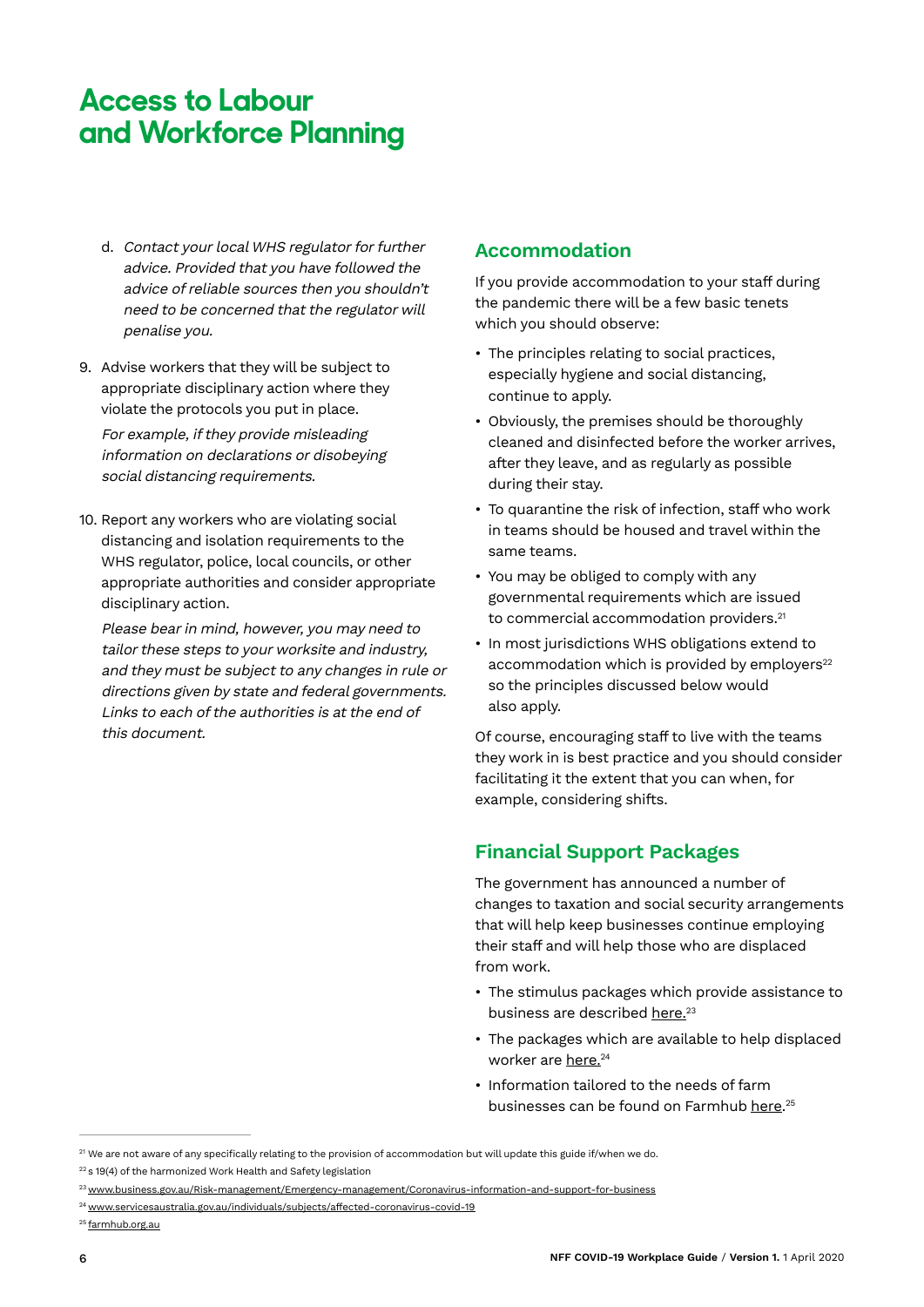### **Workplace Health and Safety Obligations**

#### **Staff Management & General Principles**

At a very high-level, work health and safety laws are consistent across Australia. We will attempt to advise generally in accordance with those laws for the purposes of agricultural workplaces. The specifics of those laws, however, vary from jurisdiction to jurisdiction and you are strongly advised to check in with your local WHS regulator <u>here</u>.<sup>26</sup>

The basic tenet is that a person conducting a business or undertaking must take all reasonably practicable steps to minimise or eliminate a risk to health or safety at the workplace. As indicated above, each of the WHS regulators provide advice tailored to their jurisdictions. Furthermore, a detailed guide on what this means in the context of the COVID-19 pandemic has been produced by the law firm Corrs Chambers Westgarth and is available <u>here</u>.<sup>27</sup>

However, there are several steps which you can take at a practical level:

• Require and enable your staff to observe good hygiene principles identified above.

This means providing and directing workers to use hand washing facilities and making sure the worksite is kept clean and properly stocked with cleaning products. It also means disinfecting potentially contagious surfaces, such as those which have been exposed to 'respiratory droplets' after someone has coughed and obviously thoroughly cleaning any site where an infectious worker has been. The Federal Government has generated detailed guidelines <u>here</u>.<sup>28</sup>

• Requiring and enabling your staff to observe the social distancing principles identified above.

This will include, to the extent that it is reasonably practicable, enabling workers to work at a distance of 1.5 metres from each other. Other options to consider include:

- Breaking staff into teams;
- Adjusting rosters to minimise the numbers of staff at the site, and staggering shifts and break times to reduce overlap between teams;
- Adjusting the physical layout of the workspace and any common areas; e.g. divide the workspace into zones; remove chairs from lunchrooms;
- Streamlining processes to reduce cross-contact; e.g. ensuring materials used on the packline are handled within the team;
- Making sure the workplace is very well ventilated.

Of course, this may not always be 'reasonably practicable' in, for example, a small packing shed, so other arrangements may have to be considered. For example, providing and requiring workers who are in close proximity to each other to use physical barriers (e.g. perspex screens) and personal protective equipment (PPE) such as gloves and masks. And ensure PPE, where this is required, is used properly; e.g. masks fully cover the face and nose and disposed of in a bin at the end of the shift.

- Require staff who may have been exposed to the virus to remain away from the workplace. Obviously, this is critical and will have industrial relations implications which are considered below.
- Posting the materials and resource which the Federal government is distributing <u>here</u>.<sup>29</sup>
- While respecting personal privacy, requiring staff to regularly complete a disclosure form.

This will indicate where they have been for the previous 14 days, that they are not aware of any contact with any infectious persons, and that they have no symptoms or signs of infection themselves. Ideally the declaration would be made before the commencement of each shift.

You should also make it clear that being untruthful or misleading in the disclosure may be cause for disciplinary action. Although the information the employee provides may or may not be reliable, it is important that you are able to demonstrate that you made the enquiries and having them sign a document attesting to their claims may cause them to think twice about misleading statements.

<sup>&</sup>lt;sup>26</sup> [www.safeworkaustralia.gov.au/coronavirus-covid-19/other-whs-and-workers-compensation-resources](https://www.safeworkaustralia.gov.au/coronavirus-covid-19/other-whs-and-workers-compensation-resources)

<sup>27</sup> [corrs.com.au/site-uploads/images/PDFs/Insights/article-employment-coronavirus-implications-for-employers.pdf](https://corrs.com.au/site-uploads/images/PDFs/Insights/article-employment-coronavirus-implications-for-employers.pdf)

<sup>28</sup>[www.health.gov.au/sites/default/files/documents/2020/03/environmental-cleaning-and-disinfection-principles-for-covid-19.pdf](https://www.health.gov.au/sites/default/files/documents/2020/03/environmental-cleaning-and-disinfection-principles-for-covid-19.pdf)

<sup>&</sup>lt;sup>29</sup> [www.health.gov.au/resources/collections/coronavirus-covid-19-campaign-resources](https://www.health.gov.au/resources/collections/coronavirus-covid-19-campaign-resources)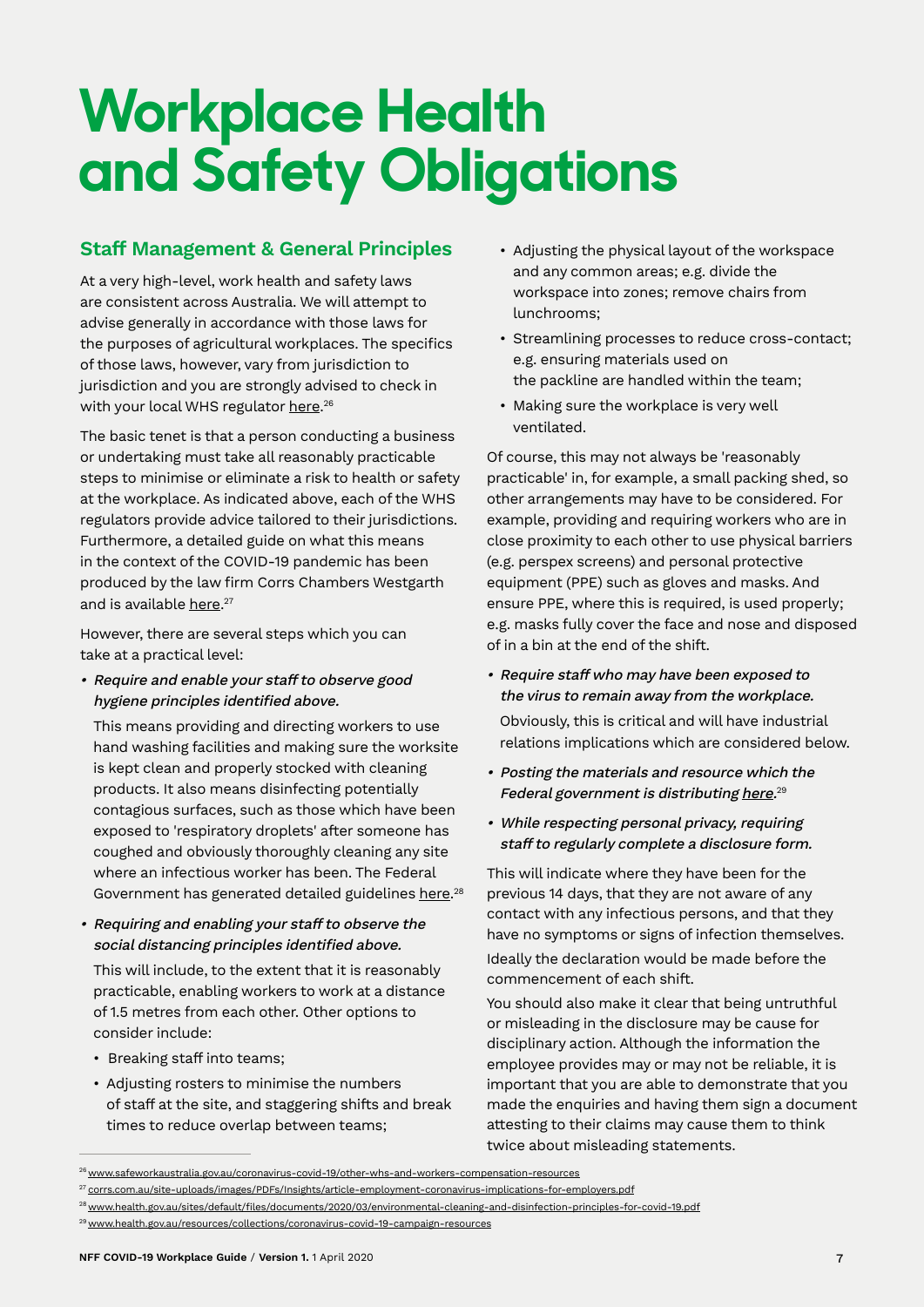## **Workplace Health and Safety Obligations**

Similar declarations should be obtained from contractors and labour hire providers.

Sample disclosure forms are annexed to this document.

- Discouraging staff from coming into contact (e.g. touching) anything unnecessarily (such as sharing tools or moving around the workplace unnecessarily)
- Limiting site access to essential staff and support workers.

This may mean implementing extraordinary measures to deal with deliveries and logistics. If possible, support services, such as consultants/ agronomists should be directed to wear PPE and not have direct contact with any staff or interact via electronic methods.

- Requiring the use of a contactless payment systems.
- If someone has been exposed to the virus at the worksite, then everywhere that person has been in contact with should be cleaned and disinfected.
- Maintaining good records of staff and staff movement

This should make it possible to track where an employee was and who they may have been in contact with at any given time. This will obviously be crucial to containing any outbreak if an employee is diagnosed with the virus.

• Encouraging and, to the extent that you can, requiring staff to regularly undergo fever testing.

Some regions offer fever testing clinics (see [here](https://www.goldcoast.health.qld.gov.au/coronavirus-covid-19/visiting-fever-clinic-getting-tested)<sup>30</sup>) but ideally you should have facilities at the worksite to take a worker's temperature before they enter the site to commence work. This should be done in a non-invasive manner and ideally by consent, although if you have strong evidence to suspect the person is infected then you may have cause (or even be obliged) to require them

to wear PPE or even prevent them from attending the workplace until they have undertaken testing; again, we consider the industrial relations issue below.

• Communication is key, especially as there is a WHS obligation to consult with workers on matters relating to COVID-19

Keep workers informed of the steps in minimising infection, of any developments at the workplace, and of the decisions and declarations which are made by government and could affect them. Seek and listen to their views. And make sure that know they can raise any concerns or issues with you.

• Make sure any staff handbooks and WHS policies & procedures are up to date and available to staff.

Make sure that it is updated to deal with this crisis – e.g. to include cleaning and sanitising procedures — and that your staff is familiar with it in its most current form.

• Finally, be supportive of your staff.

Be conscious of the effects of isolation may have on mental health, and the anxiety and stress which the present situation may foster. Resources can be found <u>here</u>.<sup>31</sup>

Safe Food Production Queensland has generated a workforce checklist which identifies most of the things you should be aware of when managing a workplace. It is available here<sup>32</sup> and there are tips on dealing with mental health issues associated with COVID-19  $here<sup>33</sup>$  and  $here<sup>34</sup>$ </u></u>

<sup>&</sup>lt;sup>30</sup> [www.goldcoast.health.qld.gov.au/coronavirus-covid-19/visiting-fever-clinic-getting-tested](https://www.goldcoast.health.qld.gov.au/coronavirus-covid-19/visiting-fever-clinic-getting-tested)

<sup>31</sup> [www.safeworkaustralia.gov.au/covid-19-information-workplaces/mental-health-and-covid-19](https://www.safeworkaustralia.gov.au/covid-19-information-workplaces/mental-health-and-covid-19)

<sup>32</sup> [www.safefood.qld.gov.au/covid-19-advice/](https://www.safefood.qld.gov.au/covid-19-advice/)

<sup>33</sup> [www.lifeline.org.au/get-help/topics/mental-health-and-wellbeing-during-the-coronavirus-covid-19-outbreak](https://www.lifeline.org.au/get-help/topics/mental-health-and-wellbeing-during-the-coronavirus-covid-19-outbreak)

<sup>34</sup>[www.health.gov.au/resources/publications/covid-19-national-health-plan-supporting-the-mental-health-of-australians-through-the-coronavirus-pandemic](https://www.health.gov.au/resources/publications/covid-19-national-health-plan-supporting-the-mental-health-of-australians-through-the-coronavirus-pandemic)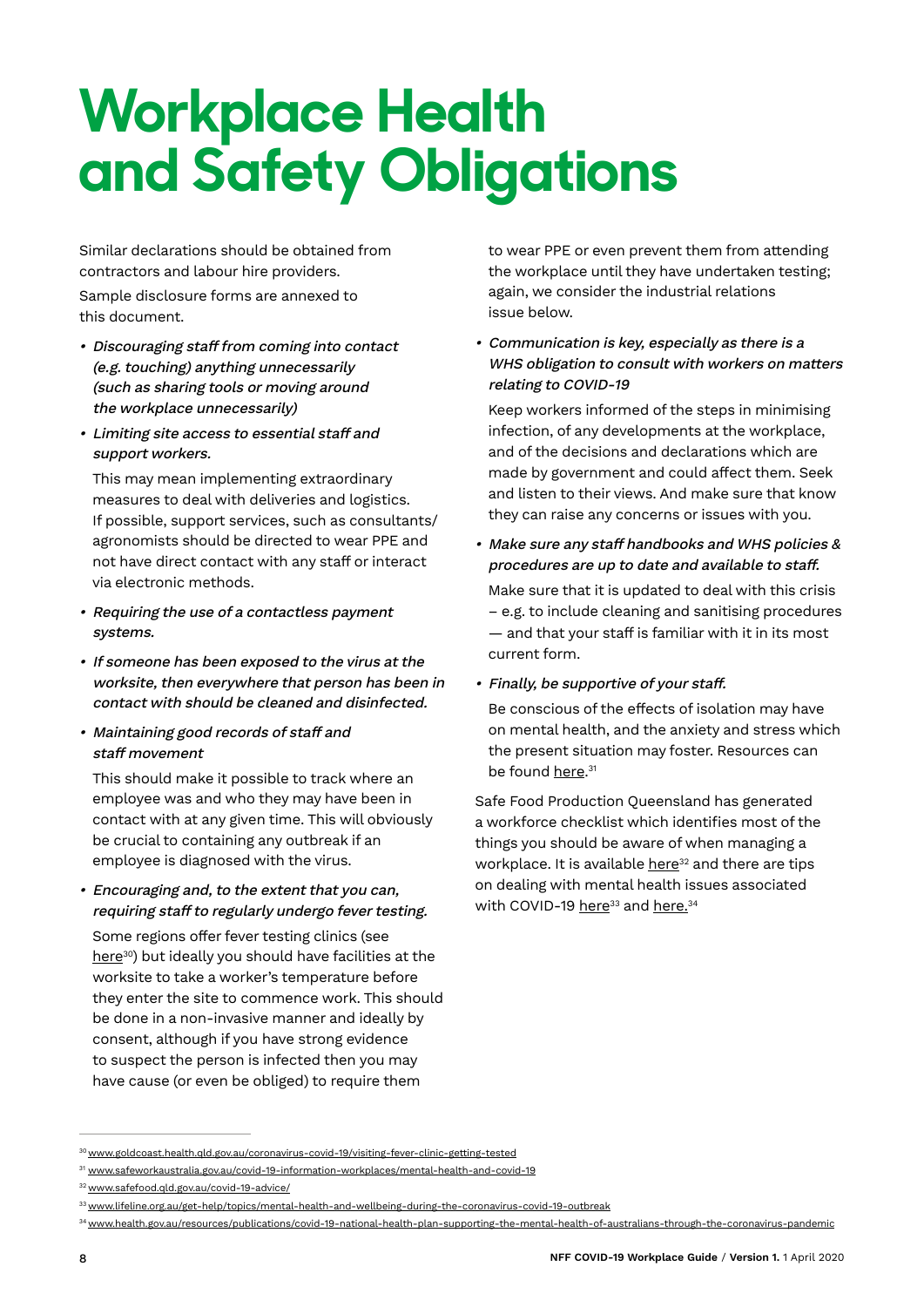### **Workplace Health and Safety Obligations**

#### **What to do in case of a suspected exposure**

Perhaps the most concerning prospect for any business, including farms, in the present environment is the prospect of an infectious person attending the workplace and directly or indirectly infecting the entire workforce potentially effectively causing the entire business to shut down.

Following the steps outlined above will limit the prospect of this happening and will limit the impacts if it does. Good preparation will not only help your farm remain virus free, but it may be the difference between mild inconvenience and a total collapse.

#### It goes without saying that this is a very real risk for which all businesses have to prepare.

Aside from doing everything you can to avoid exposure, the best thing you can do in advance is prepare contingency arrangements. It would be advisable to prepare changes in staff roles and responsibilities. Consider ways in which roles could be merged and leaving non-essential duties aside over the short/medium term. Consider and prepare emergency training to make sure staff has the necessary skills if there are role changes and consider which staff may be suitable for a changed role e.g. identify who may be appropriate and motivated to move into a supervisory position.

Also, identify good and reputable sources of casual workers including labour hire providers (see above) to make up for any staff you may lose, and confirm that they can provide workers on short notice with the skills you need when you need them.

You should also prepare your customers, and keep them updated on your preparedness and contingency plans.

That aside, in the event of a potential outbreak best practice will be to:

- 1. Immediately isolate any suspected infectious person and direct them to be tested for the virus;
- 2. Identify anywhere and anyone else that the infectious person may have been in contact with;
- 3. Immediately isolate anyone who the infectious person contacted and direct them to be tested for the virus;
- 4. Thoroughly clean and disinfect any places or things the persons and the people that he/she contacted;
- 5. Contact your local WHS regulator for further advice. Provided that you have followed the advice of reliable sources then you shouldn't need to be concerned that the regulator will penalise you.

Aside from these recommendations, your response will have to be risk based and site/situation specific. You may or may not need to shut down, depending on the particulars. Unfortunately, there is no easy solution, and the best defence will be to minimise the risk of an outbreak and plan effectively so that you are in a position to respond and actually do respond very quickly.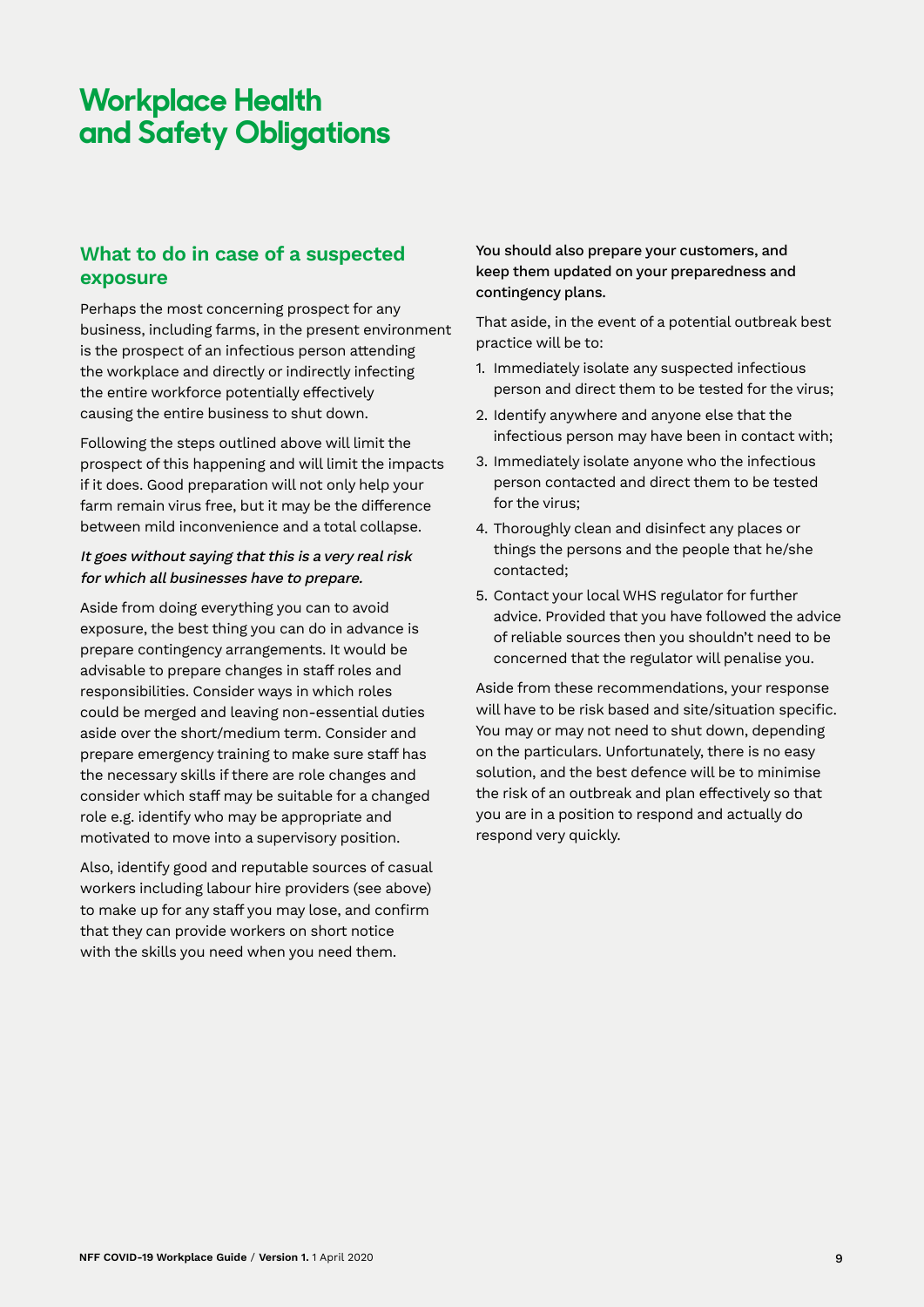#### **Generally**

The rights and obligations of employers and employees under the Fair Work Act will be seriously tested during this pandemic. The Fair Work Ombudsman (**the FWO**) has published a thorough and current guidance <u>here,<sup>35</sup> and</u> ACCI and the VCCI have generated their own guidance which is publicly available <u>here</u>.36

We will touch on some of the key issues here, but please bear in mind that this is general advice and given we are discussing legal rights and duties, the legal position will vary from case to case. It will be affected by things like the situation at work, the position and circumstances of the employee, any applicable employment contracts and enterprise agreements, etc. You would be strongly advised to seek specific advice from an industrial relations specialist before taking any action which may affect your employees' pay or work rights. Your state and commodity farming organisation usually offer such services, the FWO has established a dedicated hotline which can be reached at **13 13 94**37, and the Fair Work Commission's advice service is still operating (see [here](https://www.fwc.gov.au/resources/where-get-legal-advice/workplace-advice-service)<sup>38</sup>).

#### **Giving Directions**

The extent of an employer's right to issue directions to the employee in relation to matters which aren't strictly related to the performance of duties is never clear, but will be informed not just by industrial relations instruments but, in the current context, also work health and safety duties, anti-discrimination laws, etc.

If an employee presents for work demonstrating symptoms of COVID-19 and the employer has a reasonable and genuinely held belief that the employee may have COVID-19 then:

- 1. The employer may ask or, if the employee refuses, direct the employee to consult a GP and/or undergo testing (paying for the time involved).
- 2. If the employee tests positive, then the employer may direct the employee to take sick leave (with or without pay).
- 3. If they test negative, then there is minimal risk $39$ and the employee may continue work.

If the employee refuses to be tested or testing is unavailable and the employee is displaying symptoms, then the employer will have to use the best alternatives available to determine the likelihood that the person is sick. If they believe that the employee poses a health risk to themselves or other staff, they have a duty to take reasonable steps which may include requiring them to wear PPE (masks and gloves) and even sending them home on some form of leave (we cover leave entitlements below). Unfortunately, however, there are no clear rules around doing so. As such, taking this controversial step should be avoided if possible, and again we would suggest you seek specific advice.

The situation is even more difficult where the employee is not showing symptoms but may have been exposed to the virus; e.g. because a member of the household engaged in risky behaviour such as congregating at a crowded hotspot. If possible, the employee should be directed to work from home, but that is not an option in relation to most farm jobs. If it isn't then ideally the employee would agree to take annual leave. If they refuse however — and depending on the circumstances — an employer would probably still have the power to direct them not to attend work for the quarantine period of 14 days however it is likely that a permanent employee would still have to be paid. Again, this is a very tricky situation, so specific advice should be obtained.

<sup>&</sup>lt;sup>35</sup> [coronavirus.fairwork.gov.au/coronavirus-and-australian-workplace-laws/ending-employment-during-coronavirus](https://coronavirus.fairwork.gov.au/coronavirus-and-australian-workplace-laws/ending-employment-during-coronavirus)

<sup>36</sup> [www.victorianchamber.com.au/-/media/files/vcci/covid-19/covid19--employer-guide-ed](https://www.victorianchamber.com.au/-/media/files/vcci/covid-19/covid19--employer-guide-ed-1-130320.pdf?la=en&hash=325592D8E4EE36B1C0A3CE8DA3B44AC5D5EC10F2)

<sup>37</sup> [coronavirus.fairwork.gov.au/coronavirus-and-australian-workplace-laws/contact-information](https://coronavirus.fairwork.gov.au/coronavirus-and-australian-workplace-laws/contact-information)

<sup>38.</sup>[www.fwc.gov.au/resources/where-get-legal-advice/workplace-advice-service](https://www.fwc.gov.au/resources/where-get-legal-advice/workplace-advice-service)

<sup>&</sup>lt;sup>39</sup> [www.washingtonpost.com/science/2020/03/26/negative-coronavirus-test-result-doesnt-always-mean-you-arent-infected/](https://www.washingtonpost.com/science/2020/03/26/negative-coronavirus-test-result-doesnt-always-mean-you-arent-infected/): "A negative result does not rule out COVID-19 and should not be used as the sole basis for treatment or patient management decisions,"… "When diagnostic testing is negative, the possibility of a false negative result should be considered in the context of a patient's recent exposures and the presence of clinical signs and symptoms consistent with COVID-19."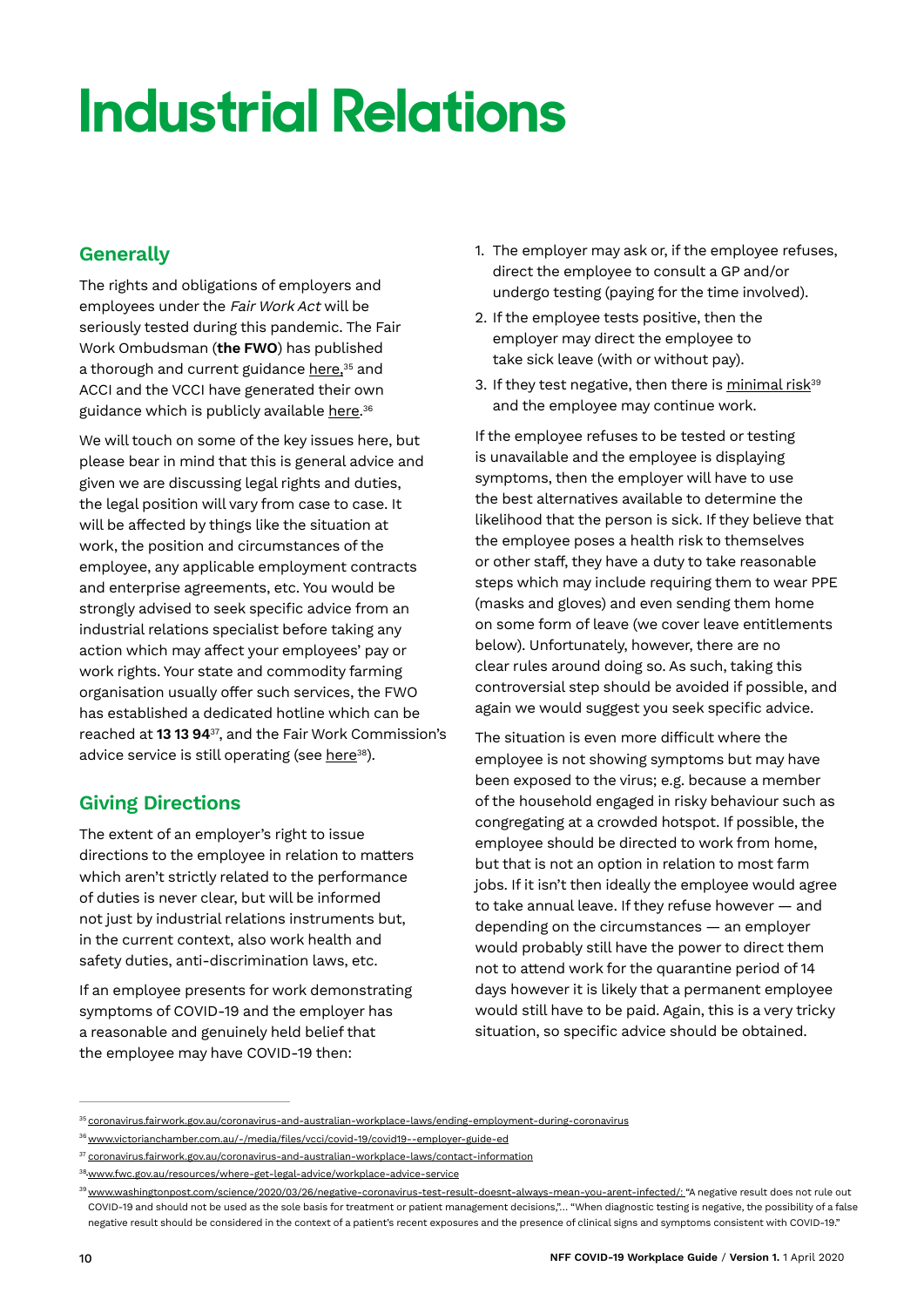Aside from those two circumstances, it is unlikely the employer will be entitled to issue directions to employees in relation to COVID-19. If, for example, an employee tells you that they intend to spend the weekend at the beach or will be traveling to a 'hot spot'. But again, the circumstances will vary from case-to-case, and if in any doubt we would recommend you seek specific advice.

Finally, where working from home is an option, the employer should ensure that the employee completes a working from home assessment which specifically contemplates WHS risks which remain the employer's obligation — and measures to minimise those risks. A sample is linked from the Business Victoria page [here](https://www.business.vic.gov.au/hiring-and-managing-staff/employer-responsibilities/occupational-health-and-safety)<sup>40</sup> (under 'working from home'). The employer should also contact their insurance broker to confirm that workers compensation and other insurance covers working from home arrangements.

#### **Leave Entitlements**

Generally, an employee should be encouraged to use available leave entitlements if they do not attend work because of coronavirus, whether because they are quarantined, the worksite is closed, or they are sick.

Annexed is a reference table stepping through leave entitlement for permanent employees and the circumstances in which they may be <u>used,</u><sup>41</sup> but in general terms:

- Annual or long service leave may be used under agreement if the employee is unable to work because they are observing quarantine.
- Personal leave will be available where the employee is sick, caring for a sick member of immediate family, or dealing with an unexpected emergency affecting that family member.42

Although casual employees are entitled to be absent from work without repercussion if they are sick, they are not entitled to any paid sick leave. Accordingly, a casual employee who has COVID-19 is not entitled to pay if they are unable to work. In addition, where their hours are reduced (potentially to nothing) because of business slowdown or isolation requirements they will not be entitled to pay.

#### **Workers Compensation**

In relation to worker's compensation, Gallagher Insurance Brokers have indicated as follows:

A virus (like COVID-19) is likely to be considered under the occupational disease provisions of Worker Compensation legislation. For a disease to be covered it must be contributed to, a significant degree, by the employee's employment. For coverage to exist, a determining insurer would need to be satisfied that the employment significantly contributed to the employee contracting the virus.

For viruses, it can be difficult to accurately determine the exact time and place of contraction. However, where an employee's employment puts them at greater risk of contracting the virus the significant contribution test may be easier to meet. For example, if the employment involves:

- travel to an area with a known viral outbreak;
- activities that include engagement or interaction with people who have/were likely to have contracted the virus;
- activities that contravene Department of Health recommendations.

#### What an approved Worker Compensation claim typically covers

• lost income and medical costs if a worker contracts an infectious disease in the course of their employment at work.

<sup>40</sup>[www.business.vic.gov.au/hiring-and-managing-staff/employer-responsibilities/occupational-health-and-safety](https://www.business.vic.gov.au/hiring-and-managing-staff/employer-responsibilities/occupational-health-and-safety)

<sup>41</sup> Credit to Page Seger Lawyers [www.pageseager.com.au](https://www.pageseager.com.au/)

<sup>&</sup>lt;sup>42</sup> According to ACCI: 'Previous case law around the meaning of a 'family emergency' suggests that it is likely to include providing care to a child whose school has been forced to close with little or no notice as a result of COVID-19. Therefore, an employee in this circumstance will likely also be able to access their personal leave for this purpose even if their child is not ill or injured.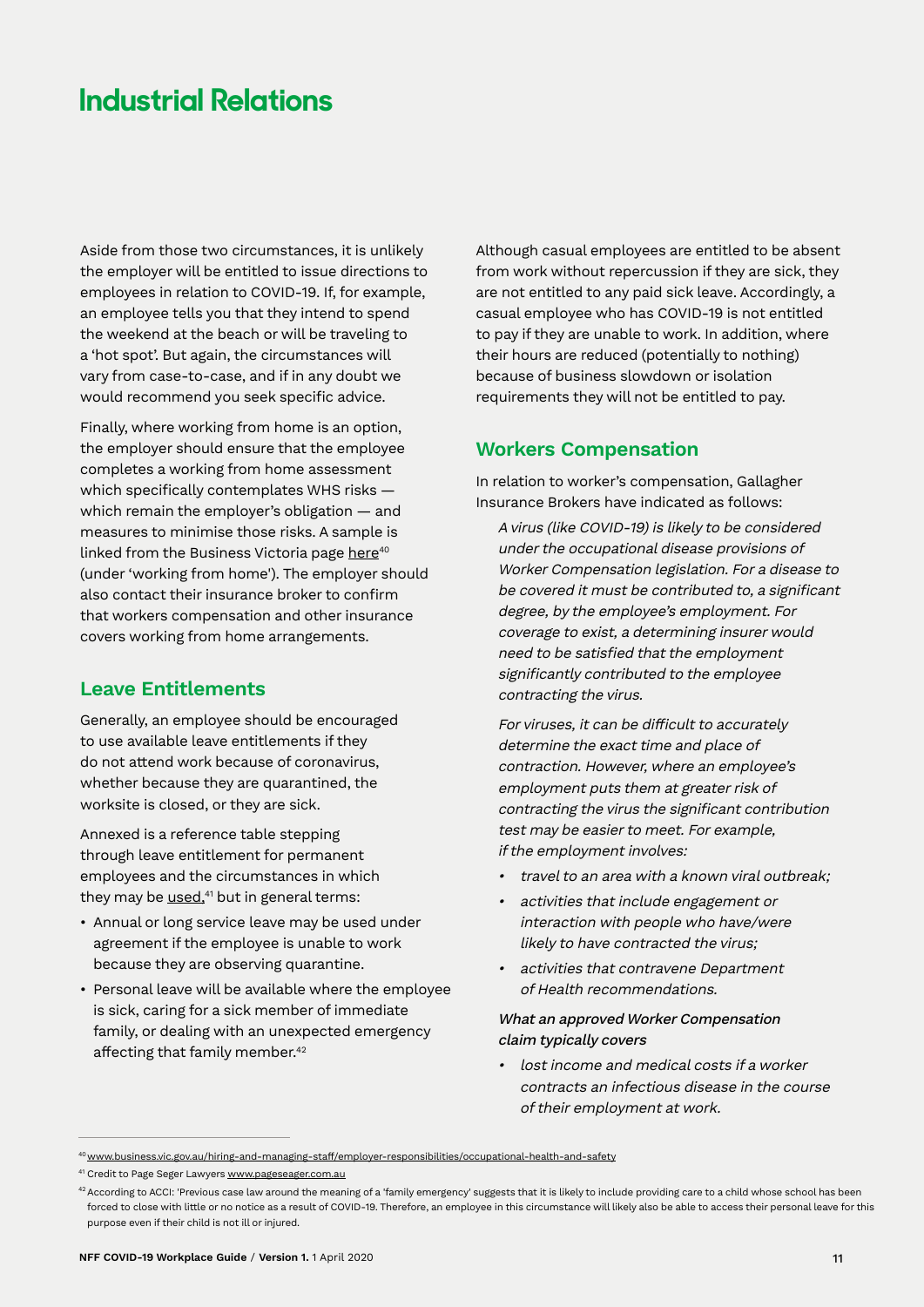#### What it doesn't cover?

- employees putting themselves at risk through serious and wilful misconduct;
- lost income and medical costs if an employee contracts an infectious disease outside of their employment (i.e. through their community or attending a non-work public event such as music festival or church, etc.,)

Each claim would need to be considered on its individual merits, having regard to the individual circumstances and evidence in relation to the claim.

#### **Stand Down**

Under the Fair Work Act, an employer may temporarily 'stand down' an employee without pay for a discrete period, where the employees cannot be 'usefully employed'43 because of 'a stoppage of work for any cause for which the employer cannot reasonably be held responsible.'44 That is, where there is genuinely nothing for the employee to do for reasons which are clearly beyond the employer's control.

The Fair Work Ombudsman<sup>45</sup> advises that in the present context stand down may be available where:

- the business has closed because of an enforceable government direction relating to non-essential services (which means there is no work at all for employees to do even from another location)
- a large proportion of the workforce is in selfquarantine meaning the remaining employees can't be usefully employed
- there's a stoppage of work due to lack of supply for which the employer can't be held responsible.

Employers must be careful, however. For example, the provisions won't apply just because trade has slowed down.

To rely on the stand down provisions, employers should ask themselves the following:

- Is there anything else the employee can do in the circumstances? Can they be redeployed (perhaps with some training)?
- Can you clearly establish that the employee is being stood down because there is no work?<sup>46</sup>
- Are there any other options available to the employee, such as paid leave (see above)?
- Has the employee been given adequate notice and otherwise been treated fairly?

Finally, these principles can be adjusted under employment contracts or enterprise agreements, so be sure there are no other principles you should be aware of. Neither the Horticulture nor the Pastoral Award directly touches on stand down arrangements, but the consultation provisions (see below) would probably apply.

#### **Reducing hours and changing operations**

As a result of the spread of COVID-19 some employers may be considering varying their operations. For example, they may wish to mixup shifts and alternate work times to reduce the risk of exposing employees or because of changes in demand patterns of their customers.

The capacity to vary rosters and shifts or to shorten hours will be largely controlled by the applicable industrial instrument (e.g. enterprise agreement or award) or employment contract.

Clause 8 of both the Pastoral Award<sup>47</sup> and Horticultural Award<sup>48</sup> contain requirements for consulting with the employees where there is major workplace change which will have a significant effect on the employees, including terminations, restructures, and alteration of hours provided.

<sup>&</sup>lt;sup>43</sup>According to ACCI: 'Usefully employed' means that the employment will result in a net benefit to the employer's business by reason of the performance of the particular work done by the employee.

<sup>44</sup>Section 524(1)(c) of the Act

<sup>45</sup> [coronavirus.fairwork.gov.au](https://coronavirus.fairwork.gov.au/)

<sup>&</sup>lt;sup>46</sup> i.e. not using it as backdoor to make the employee temporarily redundant.

<sup>47</sup> [www.fwc.gov.au/documents/documents/modern\\_awards/award/ma000035/default.htm](https://www.fwc.gov.au/documents/documents/modern_awards/award/ma000035/default.htm)

<sup>48</sup>[www.fwc.gov.au/documents/documents/modern\\_awards/award/ma000035/default.htm](http://www.fwc.gov.au/documents/documents/modern_awards/award/ma000035/default.htm)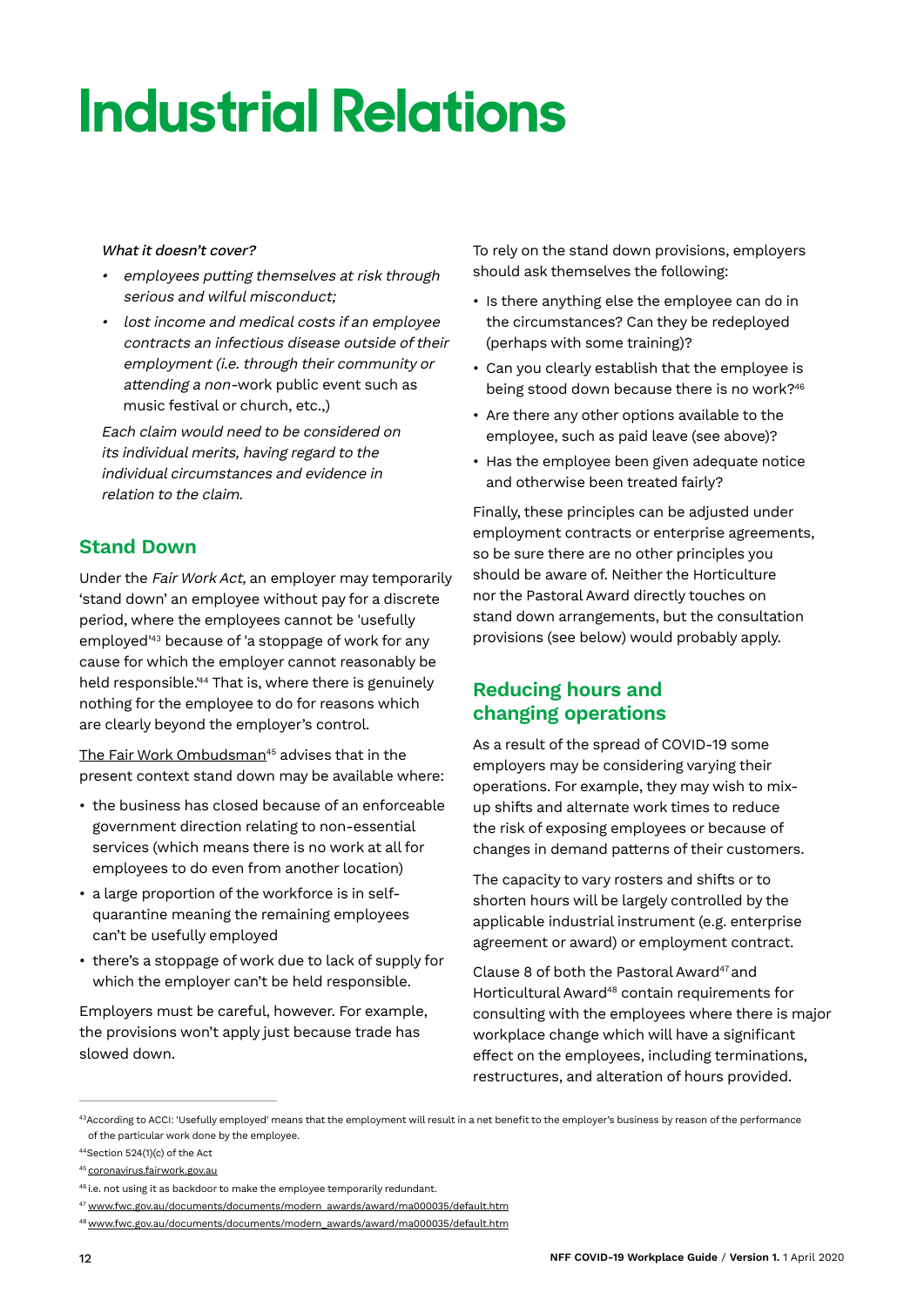The consultation requirements include:

- Giving the employees notice of the changes, including the nature of the change, the likely effect on the employee;
- Discuss the changes with the employees, including the likely effect on them and measures to minimise adverse consequence; and
- Considering any matters raised by the employees about the changes.

Furthermore, under clause 8A the employee must consult about changes to rosters or ordinary hours of work. Those consultation requirements (which are less extensive) require that the employee be given notice of the changes and an opportunity to comment.

Finally, it may be useful to consider 'individual flexibility arrangements' (IFAs) in some circumstances.

#### **Ending Employment**

As a final option an employer may need to end an employee's employment. The rules for doing so are complicated and will vary from business to business and depending on the situation. General rules can be found on the FWO website <u>here</u>.<sup>49</sup> The Horticulture and Pastoral Awards both contain specific provisions dealing with redundancies at clause 12.

Although not strictly an industrial relations consideration, bear in mind that terminating employment may have visa implication for skilled migrant workers you are the sponsoring. Considering other options such as leave without pay may be more attractive.

However, terminating a person's employment is obviously always difficult, complicated and controversial so again you would be strongly advised to consult with an industrial relations specialist identified above before taking that course.

<sup>49</sup> [coronavirus.fairwork.gov.au/coronavirus-and-australian-workplace-laws/ending-employment-during-coronavirus](https://coronavirus.fairwork.gov.au/coronavirus-and-australian-workplace-laws/ending-employment-during-coronavirus)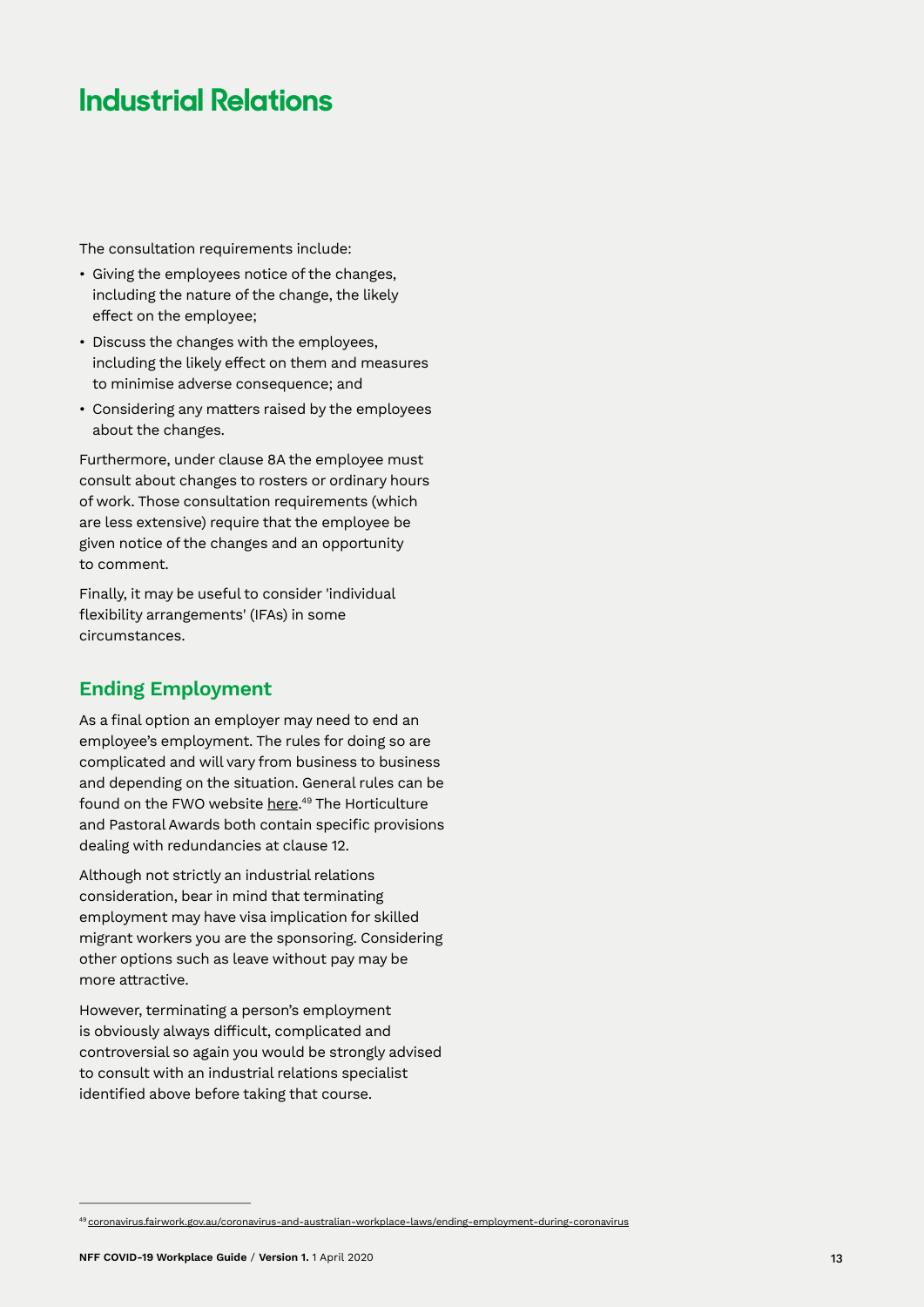# **Useful Links**

#### **State and Regional Links**

**Victoria** [Victorian Government](https://www.vic.gov.au/coronavirusresponse) [WorkSafe Victoria](https://www.worksafe.vic.gov.au/)

**New South Wales** [New South Wales Government](https://preview.nsw.gov.au/covid-19) [Safework New South Wales](https://www.safework.nsw.gov.au/)

#### **Western Australia**

[Western Australian Government](https://www.wa.gov.au/government/covid-19-coronavirus) [Western Australian Worksafe](https://www.commerce.wa.gov.au/worksafe)

**Northern Territory** [Northern Territory Government](https://coronavirus.nt.gov.au/) [NT Worksafe](https://worksafe.nt.gov.au/)

#### **South Australia**

[South Australian Government](https://www.sa.gov.au/covid-19) [Primary Industries and Regions SA](https://www.pir.sa.gov.au/emergency_management/covid-19_and_primary_industries) [SafeWork SA](https://www.safework.sa.gov.au/)

**Tasmania** [Tasmanian Government](https://www.coronavirus.tas.gov.au/) [WorkSafe Tasmania](https://worksafe.tas.gov.au/topics/Health-and-Safety/safety-alerts/coronavirus)

**ACT** [ACT Government](https://www.covid19.act.gov.au/)

**Queensland** [Queensland Government](https://www.qld.gov.au/health/conditions/health-alerts/coronavirus-covid-19) [Workplace Health and Safety Queensland](https://www.worksafe.qld.gov.au/)

#### **Agricultural & Commodity Links and Resources**

#### **[Farmhub](https://farmhub.org.au/covid-19-key-information/)**

- [COVID-19 Key Information](https://farmhub.org.au/covid-19-key-information/)
- [COVID-19 Assistance](https://farmhub.org.au/covid-19-assistance-and-support/) and Support

#### **[Australian Pork](http://australianpork.com.au/latest-news/coronavirus-disease-covid-19-and-your-workforce-guide/)**

#### **[GrainGrowers](https://www.graingrowers.com.au/policy/covid-19/)**

- Policy [COVID-](https://www.graingrowers.com.au/policy/covid-19/)19
- COVID-[19 Resource Guide](https://www.graingrowers.com.au/graingrowers-covid-19-resource-guide/))

#### **[Grain Producers SA](http://grainproducerssa.com.au/policy/industry-information/covid-19-measures/)**

#### **[Livestock SA](https://livestocksa.org.au/covid-19/)**

#### **[Shearing and Wool Production](https://mcusercontent.com/896f03706c74801ac0780caa2/files/280f3dac-2538-4e6e-8228-d883dd946e06/Shearing_Operations_Protocols_in_response_to_COVID19_FINAL.pdf)**

#### **Dairy Australia**

• [Dairy Australia](https://www.dairyaustralia.com.au/c19) • [Dairy Industry - COVID-19](https://www.dairyaustralia.com.au/about-dairy-australia/about-the-industry/dairy-industry-covid19-directory)

#### **[Cotton Australia](https://cottonaustralia.com.au/covid19)**

**[Growcom](https://www.growcom.com.au/coronavirus/)**

**[Berries Australia](https://berries.net.au/covid-19/)**

**[Canegrowers](http://www.canegrowers.com.au/page/media/latest-news/covid-19-sugarcane-industry-updates)**

#### **[Cattle Council](https://www.cattlecouncil.com.au/coronavirus)**

**[Ausveg](https://ausveg.com.au/home/coronavirus-resources/)**

#### **[Avocados Australia](https://www.avocado.org.au/public-articles/covid-19-national-resources/)**

- [Natural Resources](https://www.avocado.org.au/public-articles/covid-19-national-resources/)
- [Membership Area](https://www.avocado.org.au/membership/member-area/Regards) COVID-19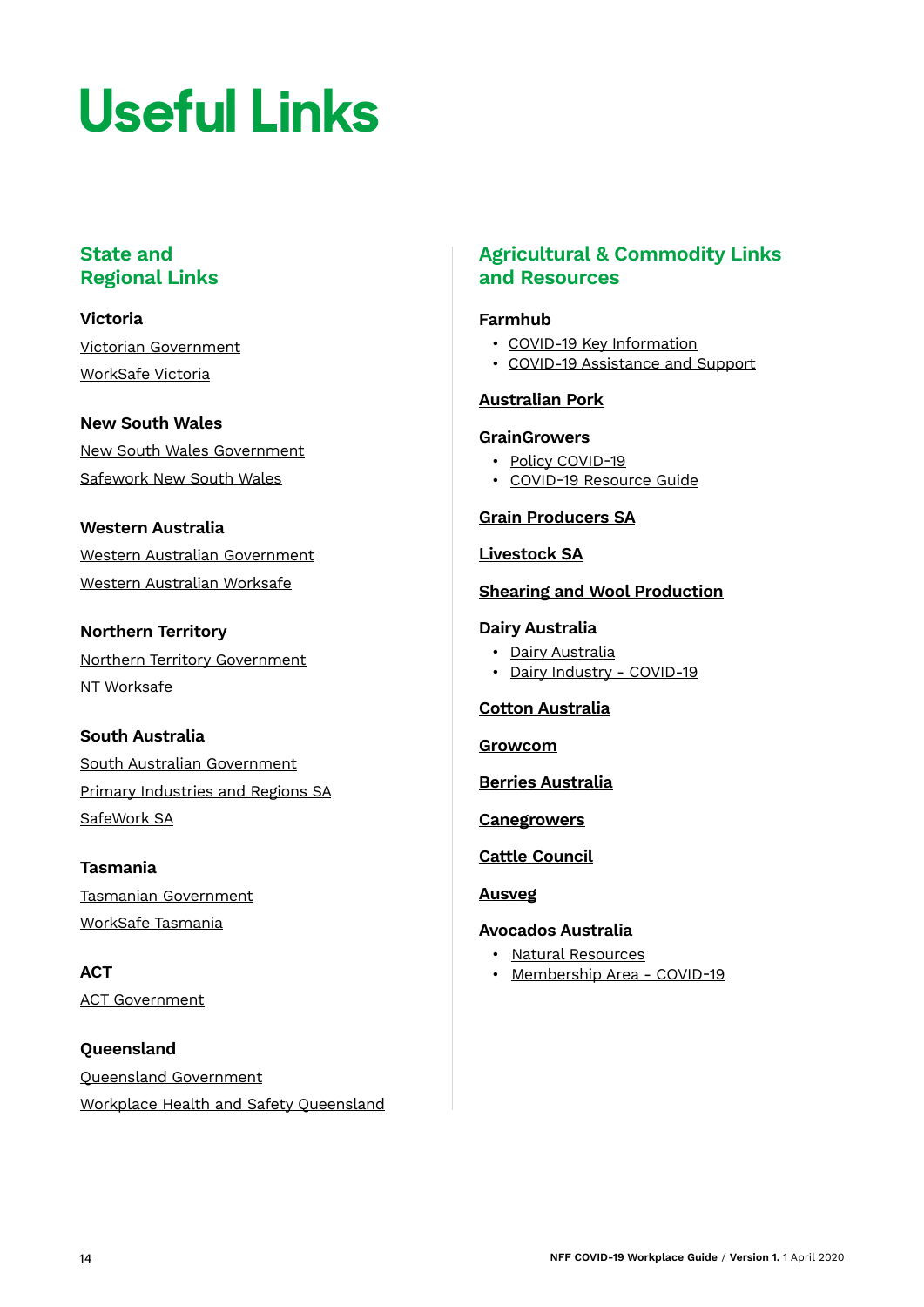### **Annexes**

### **ANNEX 1**

#### **COVID-19 Personal Disclosure Statement**

| <b>EMPLOYEE DETAILS</b>                                                                                                                           |     |    |
|---------------------------------------------------------------------------------------------------------------------------------------------------|-----|----|
| Employee Name                                                                                                                                     |     |    |
| Address                                                                                                                                           |     |    |
| Telephone number                                                                                                                                  |     |    |
| <b>Email Address</b>                                                                                                                              |     |    |
| Do you have any underlying health conditions that make you<br>more susceptible to infection?                                                      | Yes | No |
| Have you travelled overseas or interstate in the last 2 weeks?                                                                                    | Yes | No |
| Have any of your immediate family or household members<br>travelled overseas or interstate in the last 2 weeks?<br>If 'YES' where did you travel? | Yes | No |
| How do you travel to work? (public transport, driving, walking)<br>Please specify                                                                 | Yes | No |
| Do you have school aged children or children who attend day care?                                                                                 | Yes | No |
| Do you have close contact with the elderly or immune compromised people?                                                                          | Yes | No |
| Do you have any symptoms of COVID-19?                                                                                                             | Yes | No |
| If 'YES' please describe them                                                                                                                     |     |    |
| Have you been in contact with any person you think may<br>have been infected with COVID-19 in the past 14 days?                                   | Yes | No |

is collecting this information to help ensure your health and safety in the

#### **workplace given the current outbreak of COVID-19.**

I acknowledge that the above information is correct and undertake to inform of the following:

- Any personal travel plans, including actual locations visited
- Of contact with any individual who is diagnosed with COVID-19
- If I am diagnosed with COVID-19
- If I have visited a known outbreak hotspot
- Any other relevant information regarding potential exposure to COVID-19.

Employee Signature **Date**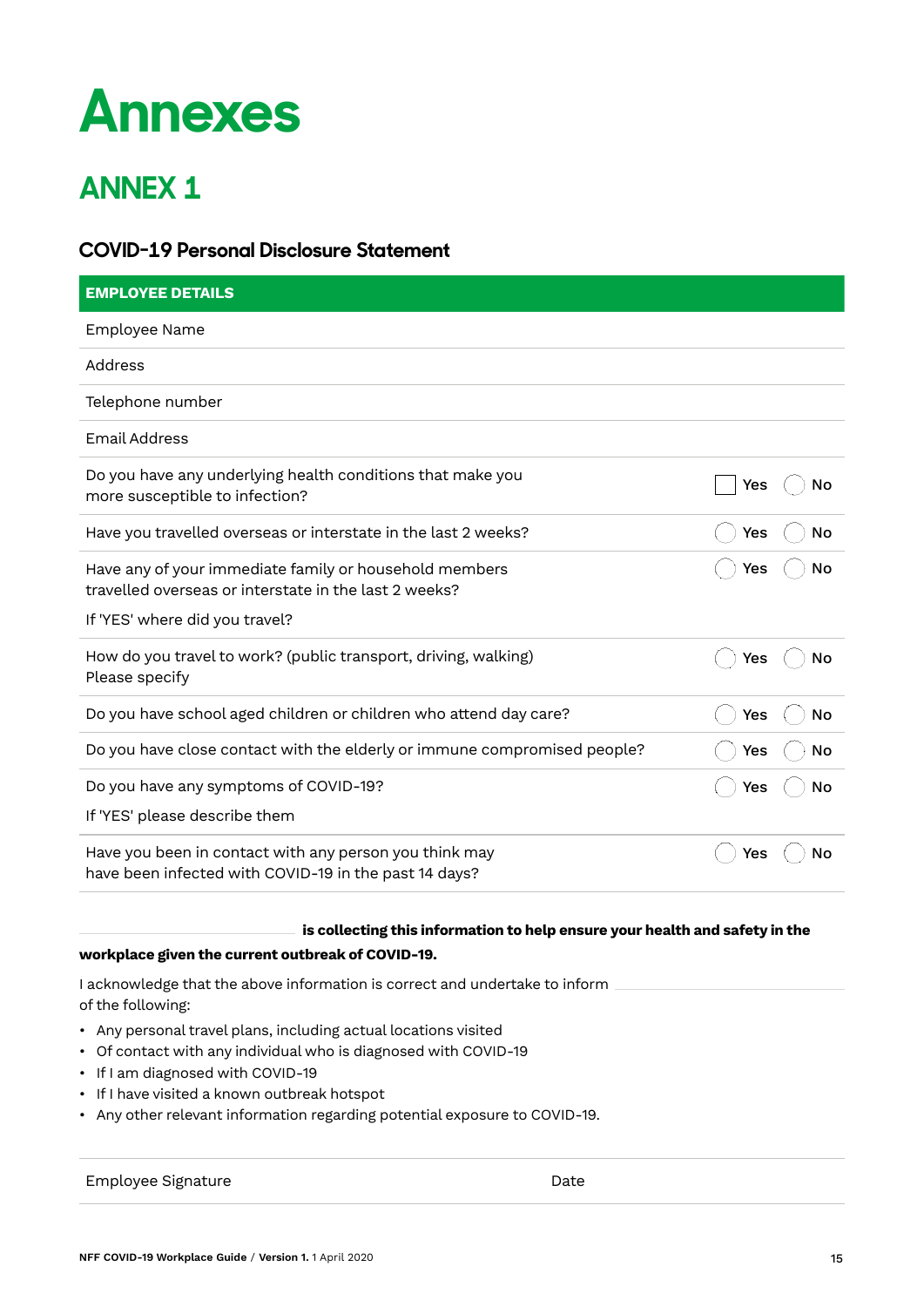### **NFF Member Organisations**